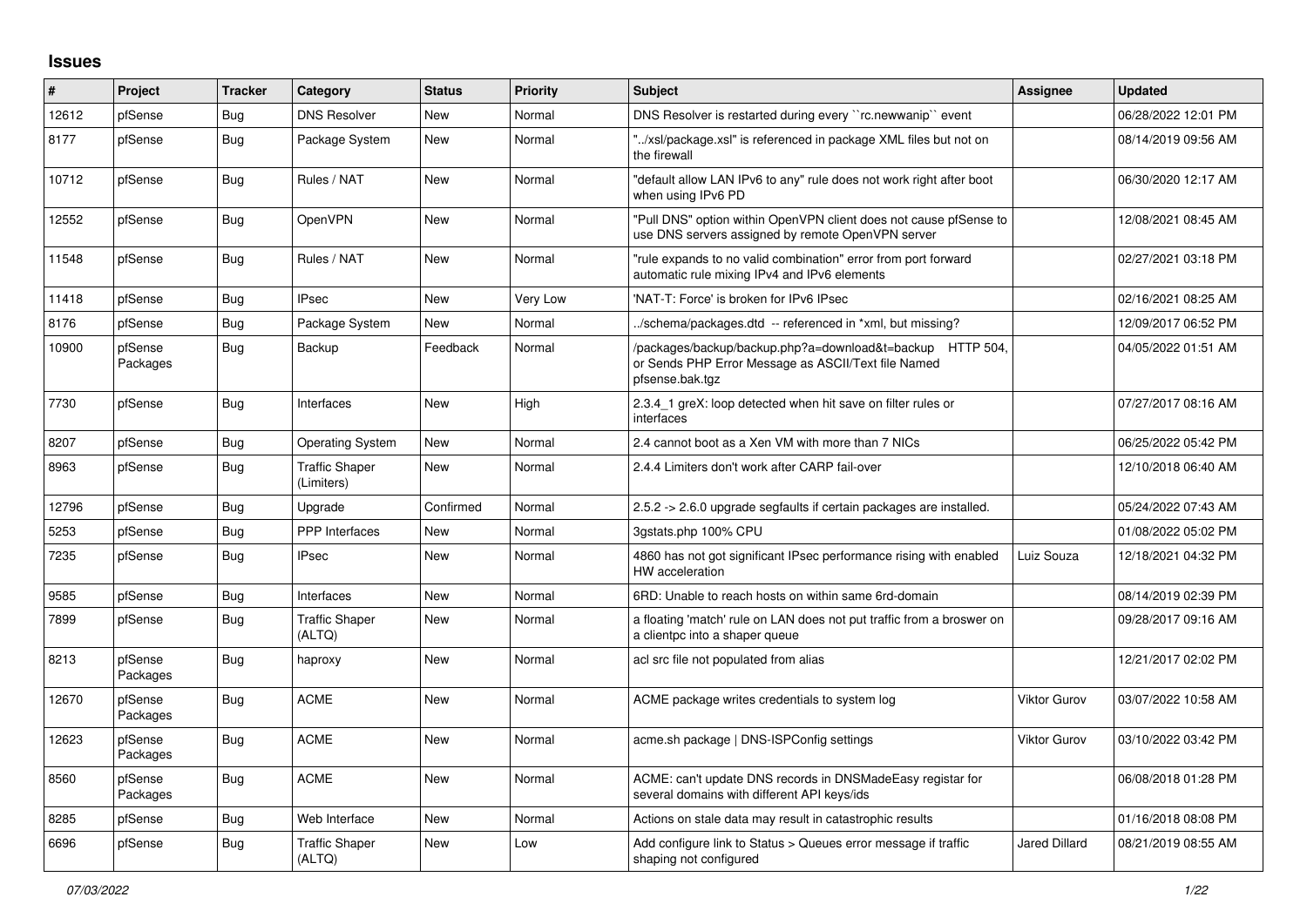| #     | Project             | <b>Tracker</b> | Category                    | <b>Status</b>                 | <b>Priority</b> | Subject                                                                                                          | <b>Assignee</b>     | <b>Updated</b>                       |
|-------|---------------------|----------------|-----------------------------|-------------------------------|-----------------|------------------------------------------------------------------------------------------------------------------|---------------------|--------------------------------------|
| 11997 | pfSense<br>Packages | Bug            | <b>IPsec Profile Wizard</b> | New                           | Normal          | Add Support for Android Strongswan Profiles in the Profile Wizard                                                | Jim Pingle          | 07/10/2021 07:51 PM                  |
| 12507 | pfSense<br>Packages | <b>Bug</b>     | softflowd                   | <b>Pull Request</b><br>Review | Normal          | Add support for bi-directional flows in softflowd                                                                |                     | 11/11/2021 03:53 AM                  |
| 12286 | pfSense<br>Packages | <b>Bug</b>     | FreeRADIUS                  | <b>New</b>                    | Normal          | Add support for ntlm auth in LDAP                                                                                |                     | 08/20/2021 08:27 AM                  |
| 12905 | pfSense             | <b>Bug</b>     | Web Interface               | <b>New</b>                    | Normal          | Add VLAN Re-assignment to Import Interface Mismatch Wizard                                                       |                     | 03/07/2022 08:05 AM                  |
| 10265 | pfSense<br>Packages | <b>Bug</b>     | Notes                       | New                           | Very Low        | Adding a Note with malformed title will force system restore                                                     |                     | 02/27/2020 10:12 AM                  |
| 6517  | pfSense             | <b>Bug</b>     | <b>IPsec</b>                | Confirmed                     | Normal          | Adding mobile IPsec phase 2 entries requires restart of strongswan                                               |                     | 06/21/2016 11:04 PM                  |
| 9123  | pfSense             | <b>Bug</b>     | Interfaces                  | Feedback                      | Very High       | Adding/configuring vlan on ixl-devices causes ag add macvlan err<br>$-53$ , aq_error 14                          | Luiz Souza          | 05/16/2022 07:57 AM                  |
| 13074 | pfSense Plus        | Bug            | Cryptographic<br>Modules    | <b>New</b>                    | Normal          | AES-GCM with SafeXcel on Netgate 2100 causes MBUF overload                                                       |                     | 06/12/2022 11:14 AM                  |
| 9654  | pfSense             | Bug            | <b>DNS Resolver</b>         | <b>New</b>                    | Normal          | After reboot, the DNS resolver must be restarted before it will<br>advertise the ipv6 DNS address of the router. |                     | 11/20/2020 03:12 AM                  |
| 11493 | pfSense<br>Packages | <b>Bug</b>     | Zabbix                      | <b>New</b>                    | Very Low        | After upgrade zabbix proxy wont start                                                                            |                     | 02/21/2021 05:31 AM                  |
| 9296  | pfSense             | <b>Bug</b>     | Aliases / Tables            | Confirmed                     | Low             | Alias content is sometimes incomplete when mixing FQDN and IP<br>address                                         |                     | Reid Linnemann   06/18/2022 03:12 PM |
| 12708 | pfSense             | <b>Bug</b>     | Aliases / Tables            | <b>New</b>                    | Normal          | alias with non resolving DNS entry breaks underlying pf table                                                    |                     | 02/20/2022 06:13 PM                  |
| 5629  | pfSense             | Bug            | <b>IPsec</b>                | New                           | Normal          | Allow for IPsec configuration using certs without a CA                                                           |                     | 12/31/2021 05:21 PM                  |
| 13215 | pfSense             | Bug            | Captive Portal              | Assigned                      | Normal          | Allowed MAC/IP/Hostname traffic counts for authorized users                                                      | Reid Linnemann      | 05/31/2022 05:31 PM                  |
| 4406  | pfSense             | <b>Bug</b>     | <b>Operating System</b>     | Confirmed                     | Normal          | ALTQ problems with wireless cloned interfaces                                                                    | Luiz Souza          | 11/19/2015 12:06 AM                  |
| 10765 | pfSense             | Bug            | Authentication              | New                           | Normal          | Ampersands in Idap extended query are escaped twice                                                              |                     | 09/02/2020 07:55 AM                  |
| 10845 | pfSense<br>Packages | Bug            | apcupsd                     | New                           | Normal          | apcupsd doesn't stop when not enabled                                                                            |                     | 08/24/2020 10:16 AM                  |
| 8454  | pfSense<br>Packages | <b>Bug</b>     | arpwatch                    | <b>New</b>                    | Very Low        | Arpwatch package break email notifications from other sources                                                    |                     | 06/23/2022 07:49 PM                  |
| 12101 | pfSense<br>Packages | <b>Bug</b>     | arpwatch                    | Assigned                      | Normal          | ArpWatch Suppression Mac for "flip-flop" not suppressing                                                         | <b>Viktor Gurov</b> | 10/09/2021 07:19 PM                  |
| 9676  | pfSense<br>Packages | <b>Bug</b>     | pfBlockerNG                 | New                           | Normal          | AS lookup fails                                                                                                  |                     | 12/26/2019 12:17 AM                  |
| 12632 | pfSense             | <b>Bug</b>     | Gateways                    | New                           | High            | Assigning a /30 WAN IP address at the console does not save the<br>gateway correctly                             |                     | 06/28/2022 12:01 PM                  |
| 13289 | pfSense             | <b>Bug</b>     | Backup / Restore            | New                           | Low             | Attempting to restore a 0 byte "config.xml" prints an error that the<br>file cannot be read                      |                     | 06/28/2022 12:01 PM                  |
| 13214 | pfSense<br>Packages | <b>Bug</b>     | node_exporter               | <b>Pull Request</b><br>Review | Normal-package  | AttributeError: 'NoneType' object has no attribute 'text'                                                        | lan Grindley        | 05/25/2022 08:20 AM                  |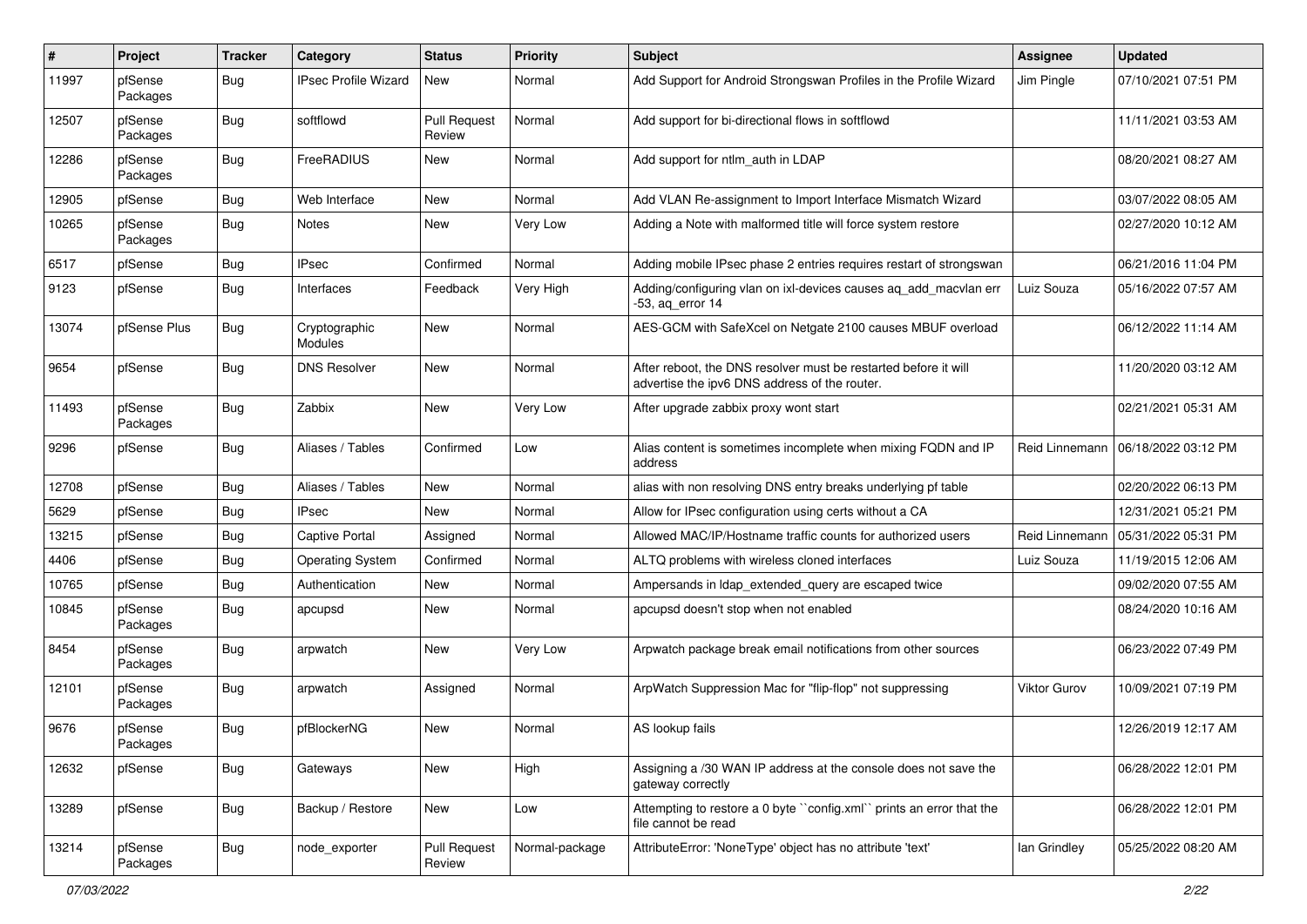| $\sharp$ | Project             | <b>Tracker</b> | Category                | <b>Status</b> | <b>Priority</b> | <b>Subject</b>                                                                                  | <b>Assignee</b>     | <b>Updated</b>      |
|----------|---------------------|----------------|-------------------------|---------------|-----------------|-------------------------------------------------------------------------------------------------|---------------------|---------------------|
| 7757     | pfSense             | Bug            | Backup / Restore        | New           | Normal          | Auto Config Backup fails to upload unless Default Gateway is up                                 |                     | 08/16/2019 12:47 PM |
| 11572    | pfSense<br>Packages | <b>Bug</b>     | pfBlockerNG             | New           | High            | Auto created firewall rules have IPv4 as protocol only - even for<br>IPv6 lists.                |                     | 06/25/2022 10:59 AM |
| 9495     | pfSense<br>Packages | <b>Bug</b>     | AWS VPC                 | New           | Normal          | AWS VPC VPN wizard produces incorrect config (SHA256 should<br>be SHA1)                         |                     | 08/19/2019 02:45 PM |
| 9497     | pfSense<br>Packages | Bug            | <b>AWS VPC</b>          | New           | Normal          | AWS VPN Wizard: WebGUI times out.                                                               |                     | 11/13/2019 10:07 AM |
| 10000    | pfSense             | Bug            | <b>Dynamic DNS</b>      | <b>New</b>    | Normal          | Azure Dynamic DNS A and AAAA Records for Apex Zone                                              |                     | 03/31/2020 09:03 AM |
| 11110    | pfSense             | <b>Bug</b>     | Backup / Restore        | New           | Normal          | Backup file should be checked before restoring a specific area                                  |                     | 12/05/2020 02:50 PM |
| 11098    | pfSense<br>Packages | <b>Bug</b>     | Backup                  | Feedback      | Normal          | Backup Files and Directories plugin crashes firewall if /root specified<br>as backup location   | <b>Viktor Gurov</b> | 07/02/2022 08:41 PM |
| 12504    | pfSense             | Bug            | Interfaces              | New           | Normal          | BCM57412 NetXtreme-E 10Gb RDMA Ethernet controller issue                                        |                     | 11/05/2021 04:51 AM |
| 12167    | pfSense<br>Packages | <b>Bug</b>     | <b>FRR</b>              | Feedback      | Normal          | BGP TCP setkey not set if neighbor is in peer group                                             | Viktor Gurov        | 09/16/2021 09:38 AM |
| 13114    | pfSense<br>Packages | <b>Bug</b>     | <b>BIND</b>             | Feedback      | Normal          | BIND calls rndc in rc_stop when named is not running                                            | <b>Stuart Wyatt</b> | 05/04/2022 12:41 PM |
| 10445    | pfSense<br>Packages | <b>Bug</b>     | <b>BIND</b>             | Feedback      | Normal          | BIND crashed when added RPZ. rpz is not a master or slave zone.                                 |                     | 04/21/2022 12:40 PM |
| 12869    | pfSense<br>Packages | Bug            | <b>BIND</b>             | Feedback      | Normal          | Bind DNS Package AAAA filtering Broken on new ZFS Installs                                      | Viktor Gurov        | 03/09/2022 12:38 PM |
| 11563    | pfSense<br>Packages | <b>Bug</b>     | <b>BIND</b>             | New           | High            | BIND GUI writes TXT records > 255 characters                                                    |                     | 02/27/2021 07:11 AM |
| 8197     | pfSense<br>Packages | Bug            | <b>BIND</b>             | <b>New</b>    | Normal          | BIND UI fails to properly update zone with inline DNSSEC signing<br>enabled                     |                     | 02/18/2019 05:23 PM |
| 10330    | pfSense<br>Packages | Bug            | <b>BIND</b>             | Feedback      | Normal          | BIND zone configuration displays wrong DS resource record with<br>inline DNSSEC signing enabled |                     | 04/21/2022 12:40 PM |
| 11074    | pfSense<br>Packages | <b>Bug</b>     | <b>BIND</b>             | <b>New</b>    | Low             | bind Zone Settings Zones, Save button opens "Confirmation<br>required to save changes"          |                     | 11/16/2020 11:08 AM |
| 11742    | pfSense<br>Packages | <b>Bug</b>     | Suricata                | New           | Normal          | Blocking / Unblocking is not working correctly.                                                 |                     | 09/01/2021 11:08 AM |
| 6333     | pfSense             | <b>Bug</b>     | Gateway Monitoring      | Confirmed     | Normal          | Bootup starts/restarts dpinger multiple times                                                   | Luiz Souza          | 11/16/2020 01:11 PM |
| 10936    | pfSense<br>Packages | <b>Bug</b>     | haproxy                 | Feedback      | Normal          | both haproxy/haproxy-devel non-existent option lb-agent-chk                                     |                     | 04/21/2022 12:40 PM |
| 6580     | pfSense             | Bug            | <b>Operating System</b> | Confirmed     | Normal          | Bridge with down member interface sends ICMP unreachables<br>where it shouldn't                 |                     | 07/05/2016 05:40 PM |
| 13225    | pfSense             | <b>Bug</b>     | Interfaces              | New           | Normal          | Bridges with QinQ interfaces not properly set up at boot                                        | Viktor Gurov        | 06/28/2022 12:01 PM |
| 12144    | pfSense             | Bug            | <b>Operating System</b> | In Progress   | Normal          | Bug in "df -t" filtering if two filesystems use the same mountpoint                             | Mateusz Guzik       | 09/10/2021 10:07 AM |
| 4088     | pfSense<br>Packages | <b>Bug</b>     | squidguard              | Feedback      | Normal          | Buggy squidgurd config file is created                                                          | Viktor Gurov        | 01/28/2021 10:01 AM |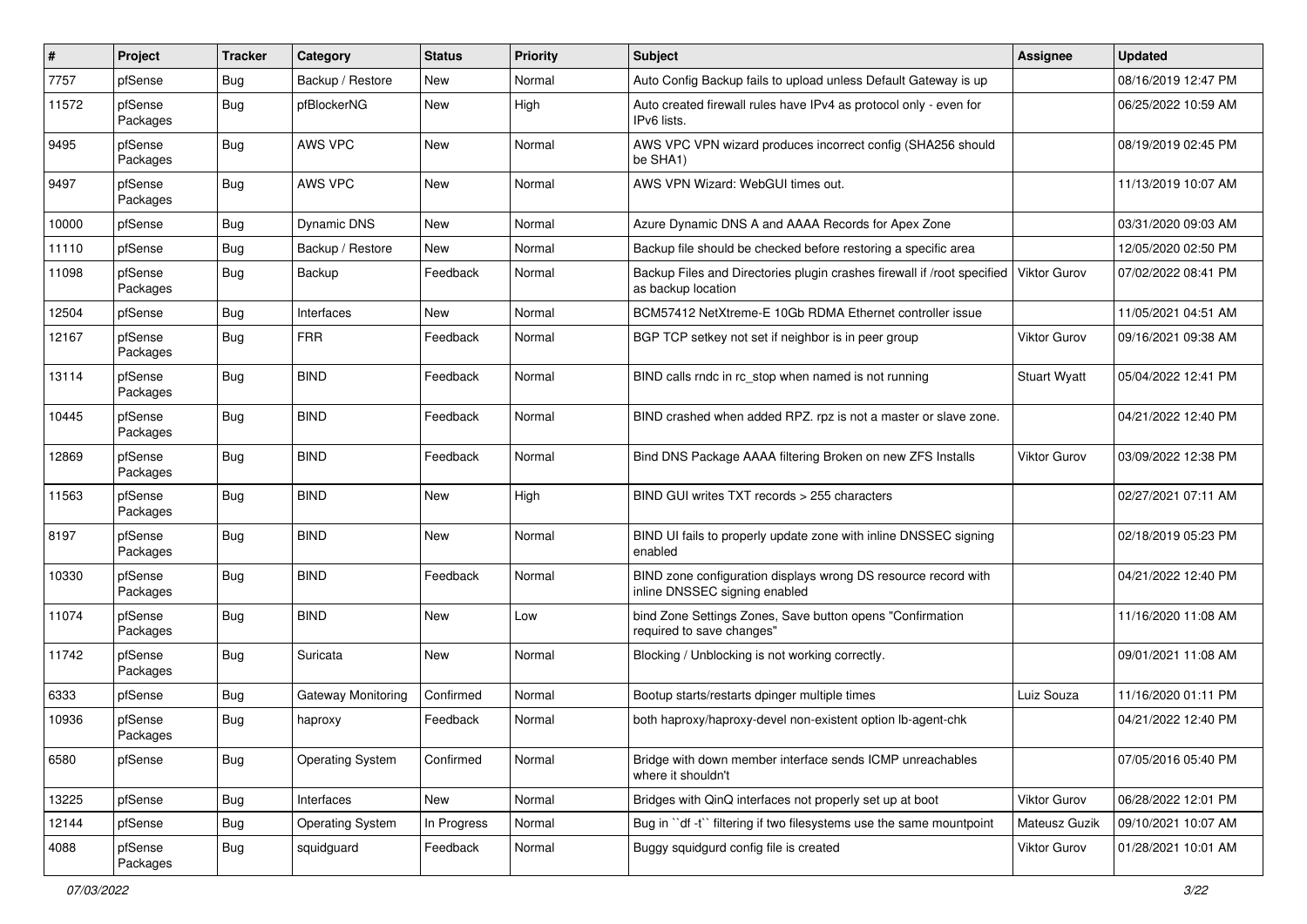| #     | Project             | <b>Tracker</b> | Category                        | <b>Status</b> | <b>Priority</b> | Subject                                                                                                                 | <b>Assignee</b>      | <b>Updated</b>      |
|-------|---------------------|----------------|---------------------------------|---------------|-----------------|-------------------------------------------------------------------------------------------------------------------------|----------------------|---------------------|
| 8324  | pfSense             | Bug            | Hardware / Drivers              | New           | Normal          | bxe cards require promisc for OSPF                                                                                      | Luiz Souza           | 05/25/2020 03:19 PM |
| 11925 | pfSense             | <b>Bug</b>     | OpenVPN                         | <b>New</b>    | Normal          | Calling-Station-Id always set to WAN IP                                                                                 |                      | 05/14/2021 09:27 AM |
| 1620  | pfSense<br>Packages | <b>Bug</b>     | Squid                           | New           | Normal          | Can't use transparent proxy when using bridge.                                                                          |                      | 10/07/2021 04:19 AM |
| 12542 | pfSense             | <b>Bug</b>     | Virtual IP Addresses            | New           | Normal          | Cannot assign a same IPv6 Link-Local address to different<br>interfaces                                                 |                      | 11/25/2021 01:41 AM |
| 8263  | pfSense             | Bug            | <b>Traffic Shaper</b><br>(ALTQ) | <b>New</b>    | Normal          | Cannot create a nonlinear `Link Share` service curve because of:<br>"the sum of the child bandwidth higher than parent" |                      | 11/05/2020 07:31 AM |
| 8614  | pfSense             | <b>Bug</b>     | DHCP (IPv4)                     | <b>New</b>    | Normal          | Cannot remove Additional BOOTP/DHCP Options                                                                             |                      | 08/21/2019 09:15 AM |
| 12737 | pfSense             | Bug            | Certificates                    | <b>New</b>    | Normal          | CApath is not defined by default in curl                                                                                |                      | 06/28/2022 12:01 PM |
| 7403  | pfSense<br>Packages | <b>Bug</b>     | FreeRADIUS                      | New           | Normal          | Captive Portal + freeradius2 + MySQL problems with German<br>Umlaut                                                     |                      | 03/17/2017 09:12 AM |
| 11388 | pfSense<br>Packages | <b>Bug</b>     | FreeRADIUS                      | Feedback      | Normal          | Captive Portal authentication error with MySQL backend                                                                  | <b>Viktor Gurov</b>  | 02/10/2021 08:54 AM |
| 9012  | pfSense<br>Packages | <b>Bug</b>     | Squid                           | <b>New</b>    | Very Low        | Captive Portal authentication in Squid Proxy Server does not work                                                       |                      | 10/12/2019 05:06 AM |
| 13323 | pfSense             | <b>Bug</b>     | <b>Captive Portal</b>           | <b>New</b>    | Normal          | Captive Portal breaks policy based routing for mac address<br>bypassed clients after upgrade to 22.05                   | Kristof Provost      | 06/30/2022 09:46 AM |
| 13226 | pfSense             | <b>Bug</b>     | Captive Portal                  | Confirmed     | Normal          | Captive Portal doesn't disconnect established OpenVPN link                                                              | Reid Linnemann       | 05/30/2022 10:38 AM |
| 1675  | pfSense             | Bug            | Captive Portal                  | <b>New</b>    | Normal          | Captive portal logout problems with pop-up blockers.                                                                    | <b>Jared Dillard</b> | 03/28/2016 01:37 PM |
| 7553  | pfSense             | <b>Bug</b>     | <b>Captive Portal</b>           | Confirmed     | Very Low        | Captive portal on a parent interface blocks traffic on VLAN<br>interfaces too                                           |                      | 08/19/2018 03:15 PM |
| 12357 | pfSense             | <b>Bug</b>     | Captive Portal                  | New           | Normal          | Captive Portal popup Logout button loads full login page in popup<br>when clicked                                       |                      | 10/27/2021 12:10 PM |
| 8251  | pfSense<br>Packages | <b>Bug</b>     | FreeRADIUS                      | Feedback      | Normal          | Captiveportal + FreeRadius "Last activity" resets to Session start                                                      |                      | 08/13/2019 11:10 AM |
| 13222 | pfSense             | <b>Bug</b>     | UPnP/NAT-PMP                    | <b>New</b>    | Normal          | CARP IP does not listen for NAT-PMP packets                                                                             |                      | 05/26/2022 02:28 PM |
| 4845  | pfSense             | <b>Bug</b>     | CARP                            | Confirmed     | High            | CARP preemption doesn't switch to backup where connectivity<br>between systems is lost but not NIC link                 |                      | 07/28/2015 07:55 AM |
| 12036 | pfSense<br>Packages | <b>Bug</b>     | Zabbix                          | Feedback      | Normal          | Certificate Manager page do not show Zabbix used certificates                                                           | <b>Viktor Gurov</b>  | 07/15/2021 11:46 AM |
| 12206 | pfSense<br>Packages | <b>Bug</b>     | NET-SNMP                        | Feedback      | Normal          | Certificate Manager page doesn't show Net-SNMP used certificates                                                        | <b>Viktor Gurov</b>  | 12/30/2021 09:40 AM |
| 11203 | pfSense             | <b>Bug</b>     | Certificates                    | New           | Normal          | certificate manager very slow                                                                                           |                      | 12/31/2020 11:57 AM |
| 10729 | pfSense             | <b>Bug</b>     | Package System                  | New           | Normal          | Certificate verification failed for pkg.freebsd.org                                                                     |                      | 07/05/2020 01:12 AM |
| 6624  | pfSense             | <b>Bug</b>     | <b>IPsec</b>                    | Confirmed     | Normal          | changes in IPsec config should down the connection                                                                      | Jim Pingle           | 08/02/2021 12:08 PM |
| 13110 | pfSense             | <b>Bug</b>     | CARP                            | New           | Very Low        | changing CARP VIP address does not update outbound NAT<br>interface IP                                                  |                      | 05/03/2022 02:52 PM |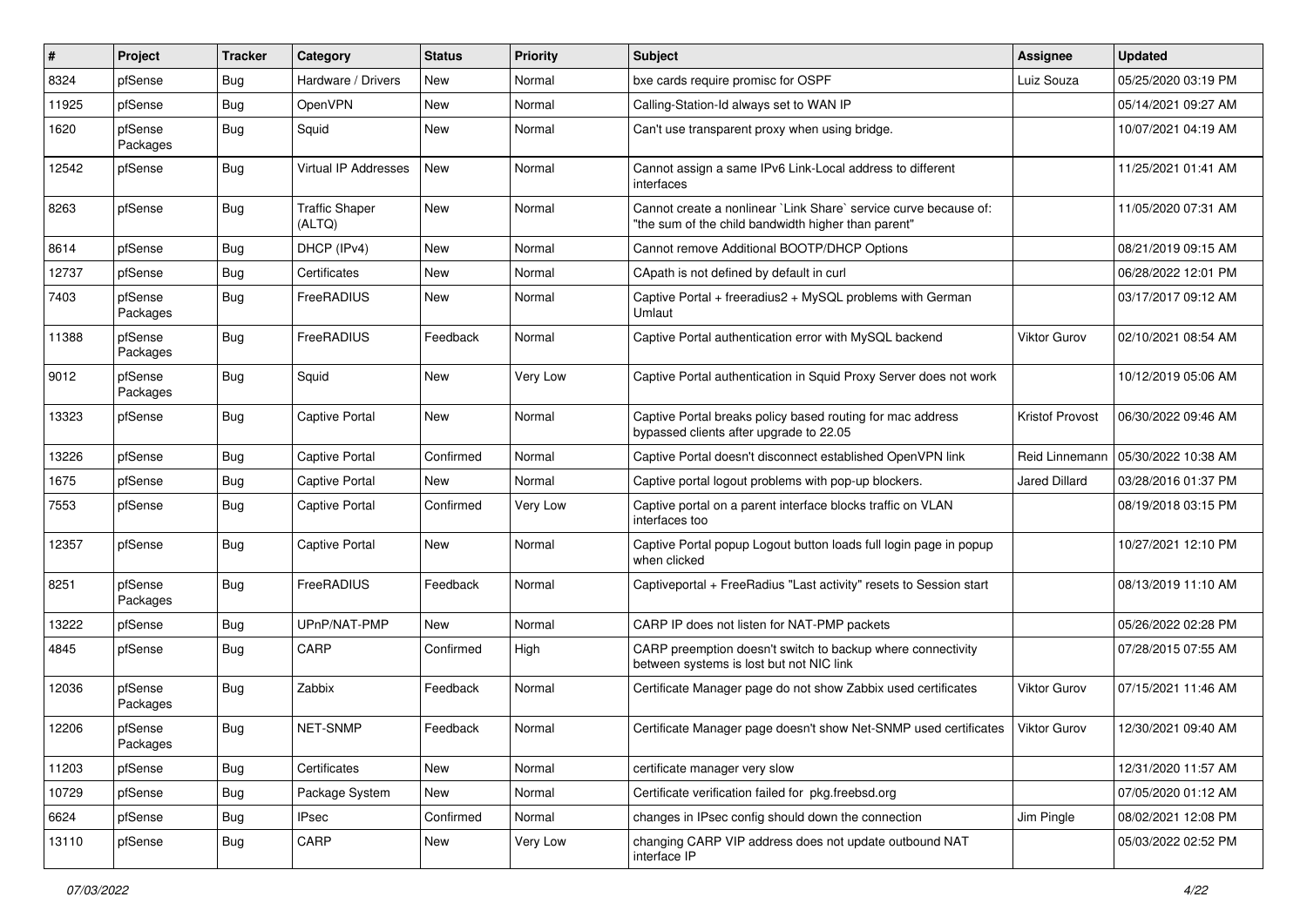| $\vert$ # | Project             | <b>Tracker</b> | Category                            | <b>Status</b>                 | <b>Priority</b> | <b>Subject</b>                                                                                              | <b>Assignee</b>     | <b>Updated</b>      |
|-----------|---------------------|----------------|-------------------------------------|-------------------------------|-----------------|-------------------------------------------------------------------------------------------------------------|---------------------|---------------------|
| 12926     | pfSense             | <b>Bug</b>     | Interfaces                          | Feedback                      | Normal          | Changing LAGG type on CARP interfaces makes VIPs go to an<br>"init" State                                   |                     | 03/10/2022 10:52 AM |
| 12539     | pfSense             | Bug            | Interfaces                          | <b>New</b>                    | Low             | Changing VLAN ID for LAN interface in assignments silently fails.                                           |                     | 11/23/2021 04:12 AM |
| 13014     | pfSense             | <b>Bug</b>     | <b>IPsec</b>                        | <b>New</b>                    | Normal          | Charon.vici can get in a bad state                                                                          | Mateusz Guzik       | 06/28/2022 12:01 PM |
| 11054     | pfSense<br>Packages | <b>Bug</b>     | <b>FreeRADIUS</b>                   | Assigned                      | Normal          | Check Client Certificate CN not working as described                                                        | <b>Viktor Gurov</b> | 12/14/2021 07:22 AM |
| 5786      | pfSense             | Bug            | Web Interface                       | New                           | Normal          | Check WebConfigurator port for conflicts                                                                    |                     | 04/21/2022 12:39 PM |
| 13073     | pfSense<br>Packages | Bug            | Squid                               | New                           | Normal          | ClamAV - clamd dies with high CPU load and thus the C-ICAP of<br>squid-reverse proxy causes http:500 errors |                     | 04/19/2022 05:38 AM |
| 12922     | pfSense             | Bug            | DHCP (IPv4)                         | <b>New</b>                    | Normal          | Classless static routes received on DHCP WAN can override<br>chosen default gateway                         |                     | 03/28/2022 10:08 AM |
| 11363     | pfSense             | Bug            | Installer                           | <b>New</b>                    | Normal          | Clean Install 2.5.0 fails due to hardware incompability                                                     |                     | 02/04/2021 11:06 AM |
| 12757     | pfSense             | Bug            | Diagnostics                         | <b>Pull Request</b><br>Review | Very Low        | Clean up /etc/inc/filter.inc use of pfctl -F                                                                |                     | 06/28/2022 12:01 PM |
| 12188     | pfSense<br>Packages | Bug            | OpenVPN Client<br>Export            | <b>New</b>                    | Normal          | client export breaks multi remote configurations                                                            |                     | 10/02/2021 05:58 PM |
| 12877     | pfSense             | Bug            | <b>Dynamic DNS</b>                  | Feedback                      | Normal          | Cloudflare DynDNS fails to update more than two addresses                                                   |                     | 05/29/2022 06:56 PM |
| 12942     | pfSense             | Bug            | Gateways                            | <b>New</b>                    | Normal          | Code to kill states for old gateway when reconnecting an interface is<br>incorrect                          | Jim Pingle          | 06/28/2022 12:01 PM |
| 12850     | pfSense             | Bug            | Routing                             | <b>New</b>                    | Low             | Console error during boot: "route: route has not been found"                                                |                     | 02/22/2022 08:27 AM |
| 9149      | pfSense             | <b>Bug</b>     | Package System                      | <b>New</b>                    | Low             | Continued issues with /tmp and /var in RAM on 2.4                                                           |                     | 11/24/2018 11:56 AM |
| 10530     | pfSense             | Bug            | Upgrade                             | <b>New</b>                    | Normal          | Convert config version to be based on product version                                                       |                     | 04/21/2022 12:39 PM |
| 11268     | pfSense             | <b>Bug</b>     | Web Interface                       | <b>New</b>                    | Normal          | Cookie named 'id' prevents Edit form fields being set properly                                              |                     | 09/03/2021 06:16 AM |
| 12258     | pfSense<br>Packages | <b>Bug</b>     | <b>WireGuard</b>                    | Feedback                      | Normal          | Copy key buttons only work in HTTPS mode                                                                    |                     | 02/03/2022 04:57 AM |
| 12467     | pfSense             | Bug            | Captive Portal                      | <b>New</b>                    | Normal          | CP error on client disconnect after reboot                                                                  |                     | 10/17/2021 05:35 AM |
| 6295      | pfSense             | <b>Bug</b>     | <b>Traffic Shaper</b><br>(Limiters) | <b>New</b>                    | Normal          | Crash upon applying CODELQ to untagged parent interface when<br>also applied to daughter VLAN               | Luiz Souza          | 08/20/2019 02:44 PM |
| 9889      | pfSense             | <b>Bug</b>     | Certificates                        | <b>New</b>                    | Very Low        | CRL check for Intermediate CA CRLs fails                                                                    | Jim Pingle          | 11/08/2019 11:03 AM |
| 6803      | pfSense             | <b>Bug</b>     | Web Interface                       | <b>New</b>                    | Normal          | CSRF timeout occurs when it (probably) shouldn't                                                            |                     | 11/03/2016 09:43 PM |
| 7943      | pfSense             | Bug            | Web Interface                       | <b>New</b>                    | Normal          | CSS Overflow Fix for Drop Down Menus in webConfigurator                                                     |                     | 11/21/2020 02:54 PM |
| 11352     | pfSense             | <b>Bug</b>     | FreeBSD                             | <b>New</b>                    | Low             | CTF types > 2^15 in the pfSense kernel config results in DTrace<br>failing                                  | Scott Long          | 03/17/2021 02:52 AM |
| 9677      | pfSense             | Bug            | Dashboard                           | <b>New</b>                    | Normal          | Dashboard hangs when widget needs data from a remote host<br>which is down                                  |                     | 08/13/2019 09:15 AM |
| 6614      | pfSense             | Bug            | Web Interface                       | Confirmed                     | Normal          | Dashboard high CPU usage                                                                                    |                     | 07/14/2016 03:04 PM |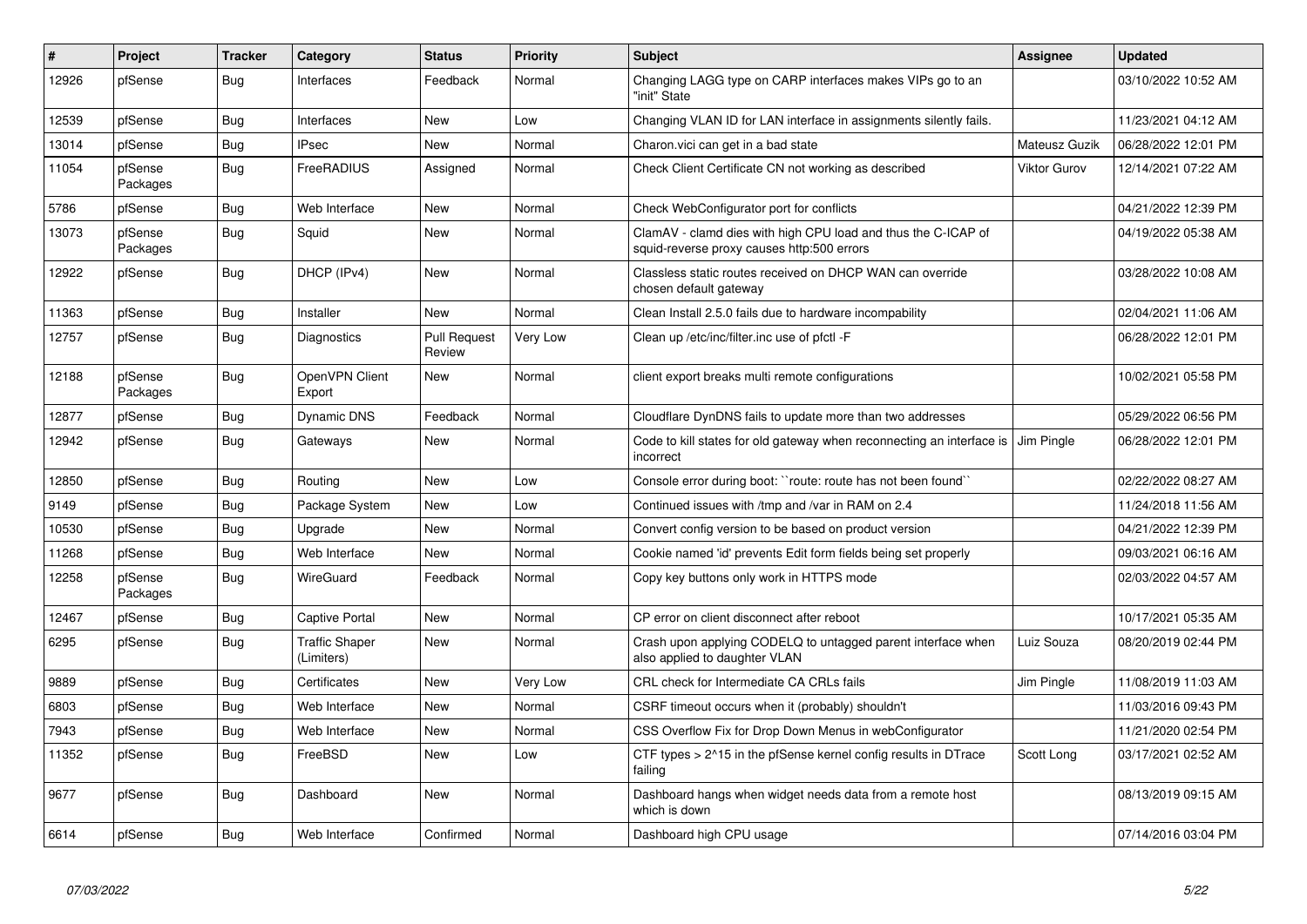| #     | Project             | <b>Tracker</b> | Category                    | <b>Status</b>                 | Priority | <b>Subject</b>                                                                                   | <b>Assignee</b> | <b>Updated</b>      |
|-------|---------------------|----------------|-----------------------------|-------------------------------|----------|--------------------------------------------------------------------------------------------------|-----------------|---------------------|
| 12423 | pfSense<br>Packages | Bug            | pfBlockerNG                 | Feedback                      | Normal   | Dashboard shows "SQLite database missing, Force Reload DNSBL<br>to recover!"                     |                 | 12/31/2021 01:06 PM |
| 10601 | pfSense<br>Packages | <b>Bug</b>     | Status_Monitoring           | New                           | Normal   | Dashboard->Traffic Graphs Scale is capped for outbound                                           |                 | 05/29/2020 10:13 AM |
| 8406  | pfSense             | Bug            | <b>Dynamic DNS</b>          | <b>New</b>                    | Normal   | DDNS IPV6 Cloudflare Client does not detect PPOE address                                         |                 | 03/31/2018 11:56 AM |
| 11177 | pfSense             | Bug            | Dynamic DNS                 | New                           | Normal   | DDNSv6 not using Check IP Services                                                               |                 | 12/21/2020 05:02 AM |
| 12509 | pfSense             | Bug            | <b>OpenVPN</b>              | <b>New</b>                    | Normal   | Deffered authentication does not work with auth-gen-token<br>external-auth or pusk "auth-token"  |                 | 11/08/2021 04:01 AM |
| 12543 | pfSense             | Bug            | Web Interface               | Feedback                      | Normal   | Deleteing a Outbound NAT rule gave me an empty rule and<br>displayed php error in UI.            |                 | 02/14/2022 04:36 AM |
| 12385 | pfSense             | Bug            | <b>Virtual IP Addresses</b> | <b>Pull Request</b><br>Review | Normal   | deleteVIP() does not check 1:1 NAT and Outbound NAT rules                                        | Viktor Gurov    | 06/28/2022 12:01 PM |
| 12451 | pfSense             | Bug            | <b>Virtual IP Addresses</b> | <b>New</b>                    | Normal   | deleteVIP() does not check RFC2136 Update Source                                                 |                 | 10/13/2021 10:06 AM |
| 13263 | pfSense             | <b>Bug</b>     | DHCP (IPv4)                 | New                           | Low      | Deleting a static DHCP entry when the related IP is not in the arp<br>table spams the log        |                 | 06/10/2022 11:18 AM |
| 13102 | pfSense             | Bug            | <b>IPsec</b>                | <b>New</b>                    | Normal   | Deleting an IPSec tunnel doesn't destroy the SA (SADs/SPDs),<br>causes crash in status ipsec.php | Viktor Gurov    | 06/28/2022 12:01 PM |
| 10822 | pfSense             | Bug            | DHCP (IPv6)                 | New                           | Normal   | Deprecated IPv6 prefix won't be announced as deprecated to clients                               |                 | 08/10/2020 09:23 AM |
| 9384  | pfSense             | Bug            | Interfaces                  | Confirmed                     | Normal   | devd putting "\$" before variable contents when using single quotes                              |                 | 04/21/2022 12:39 PM |
| 13273 | pfSense             | <b>Bug</b>     | DHCP (IPv4)                 | New                           | Normal   | dholient can use conflicting recorded leases                                                     |                 | 06/14/2022 11:07 AM |
| 13217 | pfSense             | Bug            | DHCP (IPv4)                 | <b>New</b>                    | Normal   | dhclient using default pid file location which does not exist                                    | Viktor Gurov    | 05/26/2022 08:09 AM |
| 6362  | pfSense             | Bug            | DHCP (IPv4)                 | Confirmed                     | Normal   | DHCP Client ID not used                                                                          |                 | 07/09/2021 06:30 AM |
| 8526  | pfSense             | <b>Bug</b>     | Interfaces                  | New                           | Normal   | DHCP client ignores server replies when 802.1q tagging is used                                   |                 | 08/14/2019 10:52 AM |
| 13279 | pfSense             | Bug            | Interfaces                  | <b>New</b>                    | Normal   | DHCP config override affects Gateway installation.                                               |                 | 06/17/2022 07:25 AM |
| 12067 | pfSense             | Bug            | DHCP (IPv4)                 | New                           | Very Low | <b>DHCP Monitoring Statistics Error</b>                                                          |                 | 06/21/2021 08:39 AM |
| 7329  | pfSense             | <b>Bug</b>     | <b>DNS Forwarder</b>        | New                           | Low      | DHCP Not Updating DNS                                                                            |                 | 01/21/2022 09:16 PM |
| 4680  | pfSense             | <b>Bug</b>     | <b>DHCP Relay</b>           | New                           | Normal   | DHCP relay does not work with DHCP server on other end of<br>OpenVPN tunnel                      |                 | 05/05/2015 06:55 PM |
| 12508 | pfSense             | Bug            | <b>DHCP Relay</b>           | <b>New</b>                    | Normal   | DHCP Relay over VPN                                                                              |                 | 11/06/2021 11:25 AM |
| 11149 | pfSense             | Bug            | <b>DHCP Relay</b>           | New                           | Normal   | DHCP relay won't start with DHCP server behind gateway                                           |                 | 03/22/2021 05:13 AM |
| 3404  | pfSense             | <b>Bug</b>     | DHCP (IPv4)                 | New                           | Normal   | DHCP Server Fails to Start on Interfaces that are Slow to Come<br><b>Online During Boot</b>      |                 | 02/11/2014 05:09 PM |
| 12947 | pfSense             | <b>Bug</b>     | DHCP (IPv6)                 | <b>Pull Request</b><br>Review | Normal   | DHCP6 client does not take any action if the interface IPv6 address<br>changes during renewal    |                 | 06/28/2022 12:01 PM |
| 6691  | pfSense             | Bug            | DHCP (IPv6)                 | New                           | Normal   | dhcp6c quits after only two tries if no response was received                                    |                 | 12/07/2020 04:25 PM |
| 13237 | pfSense             | <b>Bug</b>     | DHCP (IPv6)                 | New                           | Normal   | dhcp6c script cannot be executed safely                                                          |                 | 06/01/2022 11:20 AM |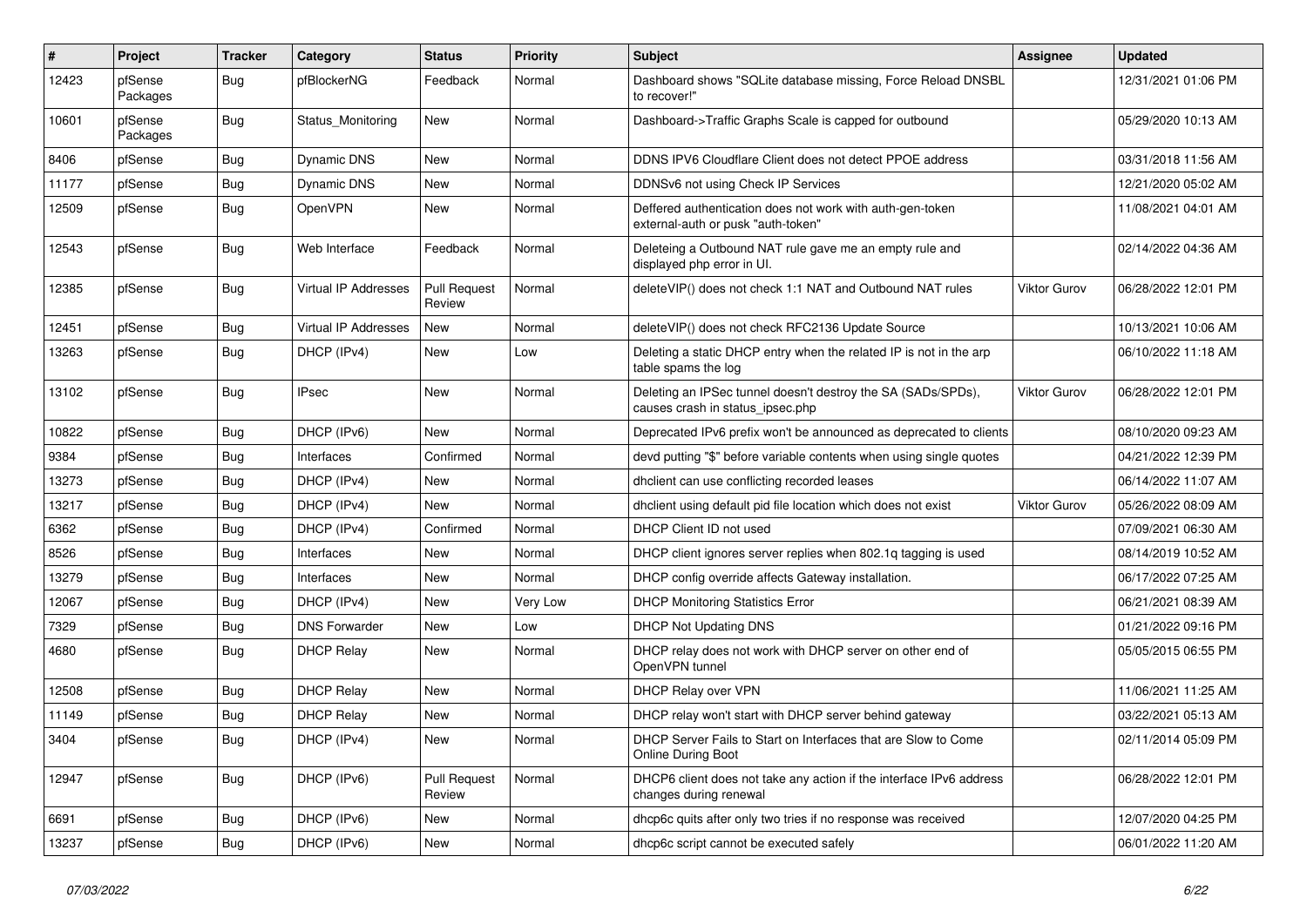| $\#$  | Project             | <b>Tracker</b> | Category                            | <b>Status</b>          | Priority | Subject                                                                                           | <b>Assignee</b>       | <b>Updated</b>      |
|-------|---------------------|----------------|-------------------------------------|------------------------|----------|---------------------------------------------------------------------------------------------------|-----------------------|---------------------|
| 4061  | pfSense             | Bug            | DHCP (IPv4)                         | Confirmed              | Normal   | dhcpd doesn't send client-hostname to peer, breaking DHCP lease<br>registrations w/HA             |                       | 02/24/2017 08:58 PM |
| 12959 | pfSense             | Bug            | DHCP (IPv4)                         | Feedback               | Normal   | dhcplease process wrongly update host file if client-hostname is<br>empty                         |                       | 07/01/2022 09:10 AM |
| 13321 | pfSense             | Bug            | DHCP (IPv4)                         | Pull Request<br>Review | Normal   | dhcpleases handles duplicate hostnames incorrectly                                                |                       | 06/30/2022 07:06 AM |
| 6051  | pfSense             | Bug            | DHCP (IPv6)                         | New                    | Normal   | DHCPv6 Client Failure for additional WAN Address causes<br>2-seconds-service-restart-loop         |                       | 12/03/2020 01:08 AM |
| 10715 | pfSense             | Bug            | <b>DHCP Relay</b>                   | New                    | Normal   | DHCPv6 relay always uses the "first" IPv6 address of an interface                                 |                       | 06/29/2020 05:01 AM |
| 8435  | pfSense             | Bug            | Interfaces                          | New                    | Normal   | DHCPv6 unusable in certain circumstances (US AT&T Fiber, etc.)                                    |                       | 08/14/2019 10:52 AM |
| 9343  | pfSense             | Bug            | DHCP (IPv4)                         | New                    | Normal   | diag_arp.php times out with large DHCPD leases table                                              |                       | 08/14/2019 01:19 PM |
| 7590  | pfSense             | Bug            | Diagnostics                         | New                    | Normal   | diag_edit do not save when nothing to sae (in directory browse<br>view)                           |                       | 05/20/2017 05:04 PM |
| 7589  | pfSense             | Bug            | Diagnostics                         | New                    | Normal   | diag edit.php old print info box                                                                  |                       | 05/20/2017 05:02 PM |
| 7476  | pfSense             | Bug            | Logging                             | New                    | Normal   | Dirty buffer used to build log messages?                                                          |                       | 04/17/2017 09:51 PM |
| 7314  | pfSense             | Bug            | <b>RRD Graphs</b>                   | <b>New</b>             | Low      | Discrepancy in ntp monitoring view                                                                |                       | 02/24/2017 08:37 PM |
| 2367  | pfSense             | <b>Bug</b>     | Rules / NAT                         | New                    | Normal   | display negate rules in firewall_rules.php and evaluate when added                                |                       | 05/07/2012 06:11 PM |
| 13254 | pfSense             | Bug            | <b>DNS Resolver</b>                 | New                    | Normal   | DNS resolver does not update "unbound.conf" file during link down<br>events                       |                       | 06/28/2022 12:01 PM |
| 1819  | pfSense             | Bug            | <b>DNS Resolver</b>                 | <b>New</b>             | Normal   | DNS Resolver Not Registering DHCP Server Specified Domain<br>Name                                 | Luiz Souza            | 04/28/2022 01:53 PM |
| 12924 | pfSense<br>Packages | <b>Bug</b>     | WireGuard                           | <b>New</b>             | Normal   | DNS Resolver WireGuard ACL Inconsistency                                                          | Christian<br>McDonald | 04/10/2022 10:36 AM |
| 7453  | pfSense<br>Packages | <b>Bug</b>     | <b>ACME</b>                         | <b>New</b>             | Normal   | DNS-ovh need to save or display consumer key                                                      |                       | 04/06/2017 10:54 AM |
| 12414 | pfSense<br>Packages | Bug            | pfBlockerNG                         | Feedback               | Normal   | DNSBL SafeSearch page displays input validation error if DoH /<br>DoT blocking is not enabled     |                       | 12/30/2021 02:49 PM |
| 11147 | pfSense             | Bug            | Dynamic DNS                         | <b>New</b>             | Normal   | Domeneshop DynDNS IPv4 and IPv6                                                                   |                       | 12/09/2020 11:47 PM |
| 8192  | pfSense             | Bug            | Gateway Monitoring                  | New                    | Low      | dpinger - Change in ISP link-local IPv6 address drops connectivity                                | Luiz Souza            | 11/05/2020 07:31 AM |
| 13267 | pfSense             | Bug            | OpenVPN                             | New                    | Normal   | dpinger continues to run on OpenVPN gateway after OpenVPN<br>service is stopped.                  |                       | 06/12/2022 02:49 PM |
| 12829 | pfSense             | <b>Bug</b>     | <b>Traffic Shaper</b><br>(Limiters) | Feedback               | Normal   | Dummynet kernel module fails to load after upgrade.                                               |                       | 03/17/2022 09:26 AM |
| 12894 | pfSense Plus        | Bug            | Certificates                        | New                    | Low      | duplicating freshly created certificates through refreshing                                       |                       | 03/03/2022 02:35 PM |
| 8432  | pfSense             | <b>Bug</b>     | <b>Dynamic DNS</b>                  | New                    | Normal   | Dynamic DNS Client gives an error that it can't find IPv6 address<br>when WAN interface is a LAGG |                       | 09/17/2020 05:23 AM |
| 6493  | pfSense             | <b>Bug</b>     | Web Interface                       | Confirmed              | Normal   | Dynamic DNS clients slow page load                                                                |                       | 06/17/2016 03:43 AM |
| 7551  | pfSense             | <b>Bug</b>     | Rules / NAT                         | New                    | Normal   | Dynamic IPsec endpoints not added to rule set after WAN down/up                                   |                       | 05/16/2017 02:26 PM |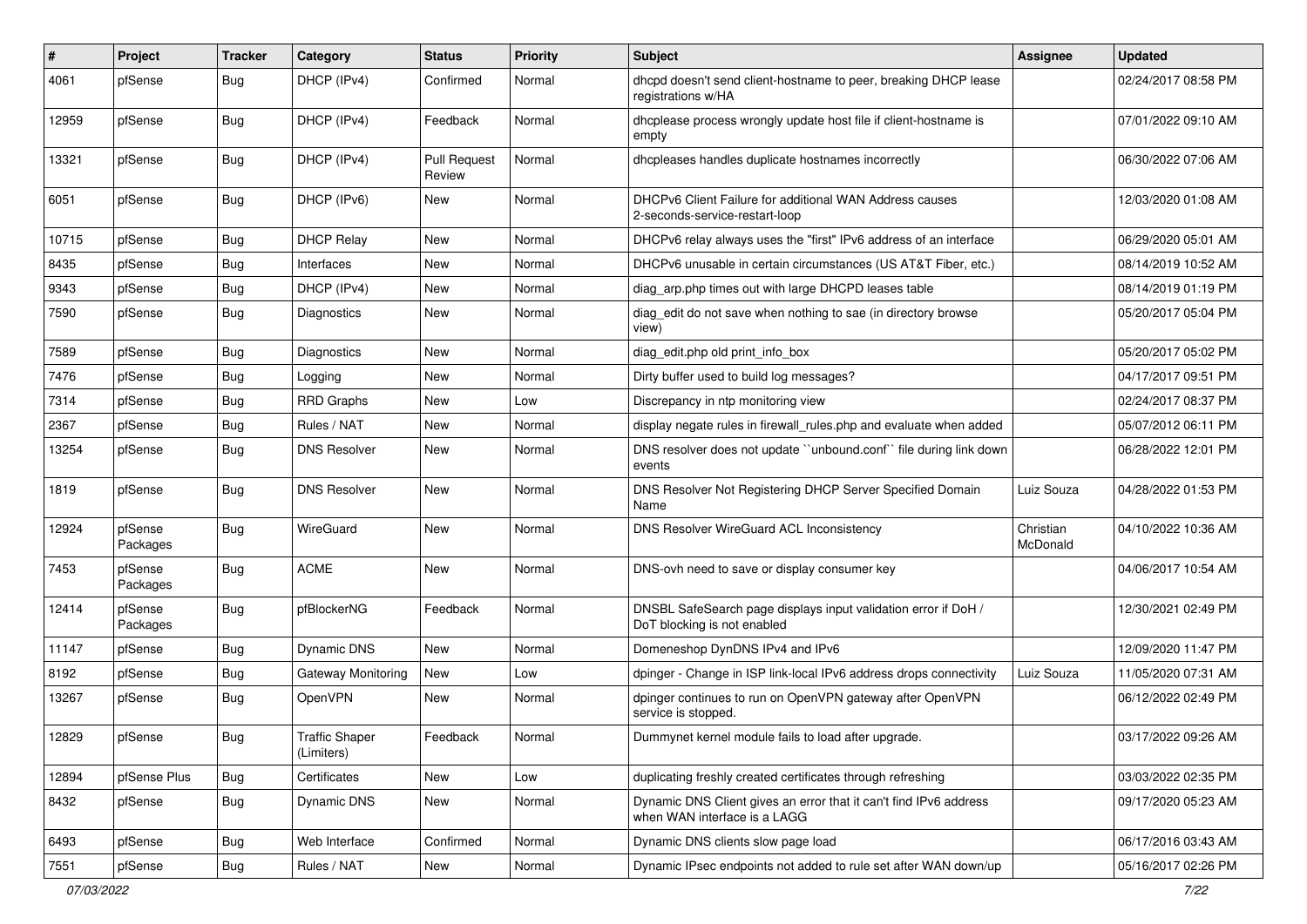| $\vert$ # | Project             | <b>Tracker</b> | Category                        | <b>Status</b>                 | <b>Priority</b> | <b>Subject</b>                                                                                                                        | <b>Assignee</b>                | <b>Updated</b>      |
|-----------|---------------------|----------------|---------------------------------|-------------------------------|-----------------|---------------------------------------------------------------------------------------------------------------------------------------|--------------------------------|---------------------|
| 13303     | pfSense             | <b>Bug</b>     | <b>Dynamic DNS</b>              | <b>Pull Request</b><br>Review | Normal          | DynDNS - DNSExit no longer working                                                                                                    | Koen Zomers                    | 06/28/2022 12:01 PM |
| 9664      | pfSense             | Bug            | Dynamic DNS                     | <b>New</b>                    | Normal          | DynDNS and Dual-wan problem with CloudFlare (works with No-Ip)                                                                        |                                | 08/03/2019 10:00 AM |
| 9805      | pfSense             | <b>Bug</b>     | <b>Dynamic DNS</b>              | <b>New</b>                    | Normal          | dynDNS cloudflare multiple entries                                                                                                    |                                | 10/02/2019 04:51 PM |
| 13298     | pfSense             | <b>Bug</b>     | <b>Dynamic DNS</b>              | <b>Pull Request</b><br>Review | Normal          | Dynv6 does not check response code when updating                                                                                      | <b>Tiago Beling</b><br>d'Avila | 06/28/2022 12:01 PM |
| 13310     | pfSense             | <b>Bug</b>     | Rules / NAT                     | Feedback                      | Normal          | Each line in the NPt destination IPv6 prefix list also contains the<br>network of the previous line when multiple choices are present | Jim Pingle                     | 06/28/2022 12:01 PM |
| 11980     | pfSense<br>Packages | Bug            | FreeRADIUS                      | Feedback                      | Normal          | EAP does not work with SQL backend                                                                                                    |                                | 07/21/2021 07:24 AM |
| 12705     | pfSense             | Bug            | <b>IPsec</b>                    | Incomplete                    | Normal          | ECDSA certificate does not work for IPSec VPN phase 1                                                                                 |                                | 01/24/2022 03:22 PM |
| 3465      | pfSense             | <b>Bug</b>     | <b>Traffic Shaper</b><br>(ALTQ) | New                           | Normal          | Editing Traffic Shaper queues causes status queues.php error                                                                          |                                | 02/19/2014 01:53 AM |
| 13224     | pfSense             | Bug            | Notifications                   | <b>New</b>                    | Normal          | Email notification flood when UPS (NUT) and WAN send<br>notifications                                                                 |                                | 05/27/2022 01:58 AM |
| 8570      | pfSense             | <b>Bug</b>     | <b>XML Parser</b>               | New                           | Normal          | Empty (dn)shaper config gets populated with newline                                                                                   |                                | 08/20/2019 02:45 PM |
| 8050      | pfSense             | <b>Bug</b>     | Interfaces                      | <b>New</b>                    | High            | Enabling bridge while interfaces have link freezes console                                                                            |                                | 11/03/2017 04:38 PM |
| 11414     | pfSense<br>Packages | Bug            | pfBlockerNG                     | New                           | Normal          | Enabling feed "Public_DNS4_all" breaks some Google services                                                                           |                                | 02/13/2021 02:46 AM |
| 13288     | pfSense             | Bug            | Configuration<br>Backend        | <b>New</b>                    | Normal          | Encode FreeRADIUS Custom Options                                                                                                      |                                | 06/20/2022 10:36 AM |
| 7977      | pfSense             | <b>Bug</b>     | Translations                    | <b>New</b>                    | Normal          | English text shown in stead of translated text (Routing - Gateway<br>groups - edit)                                                   |                                | 08/21/2019 11:28 AM |
| 13280     | pfSense             | Bug            | Unknown                         | <b>New</b>                    | Normal          | Entries duplicated in /boot/loader.conf                                                                                               |                                | 06/19/2022 11:11 AM |
| 13068     | pfSense             | Bug            | Aliases / Tables                | New                           | Normal          | Error loading rules when URL Table IPs content is empty                                                                               |                                | 04/17/2022 09:07 PM |
| 8004      | pfSense             | Bug            | <b>NAT Reflection</b>           | New                           | Normal          | Error notice for a deleted NAT that had a RULE or an existing NAT<br>which is claimed to have no NAT port                             |                                | 10/24/2017 06:39 PM |
| 9690      | pfSense             | <b>Bug</b>     | Interfaces                      | <b>New</b>                    | Normal          | Ethernet flow control should be disabled by default                                                                                   |                                | 08/19/2019 06:45 PM |
| 9241      | pfSense             | Bug            | Interfaces                      | <b>New</b>                    | Normal          | Ethernet link cycles up/down if "auto-negotiate" is explicitly selected<br>in interface configuration                                 |                                | 12/31/2018 08:36 PM |
| 4298      | pfSense             | Bug            | <b>SNMP</b>                     | Assigned                      | Very Low        | Excessive errors from snmpd                                                                                                           | Luiz Souza                     | 09/13/2020 08:21 AM |
| 12519     | pfSense             | <b>Bug</b>     | Authentication                  | <b>New</b>                    | Normal          | Fail authentication using special character in password via the<br><b>LDAP</b> connector                                              |                                | 11/12/2021 07:39 AM |
| 10426     | pfSense<br>Packages | Bug            | Filer                           | Feedback                      | Normal          | Filer must validate that File name is uniq                                                                                            |                                | 04/20/2022 11:02 AM |
| 11180     | pfSense<br>Packages | <b>Bug</b>     | Filer                           | Feedback                      | Normal          | Filer run action for files on sync that wan't been modified                                                                           | Viktor Gurov                   | 01/08/2021 07:27 AM |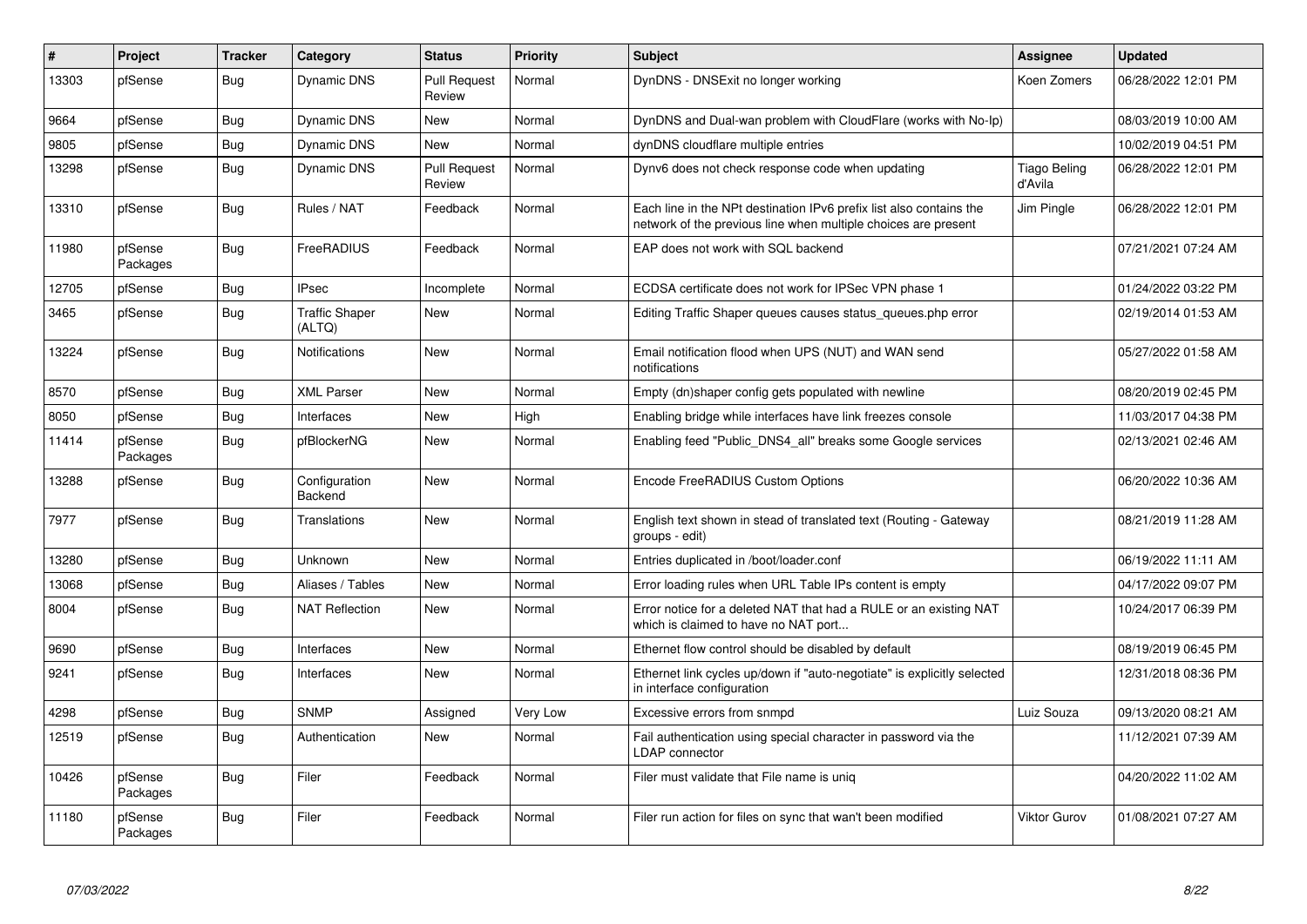| #     | Project             | <b>Tracker</b> | Category                        | <b>Status</b>                 | <b>Priority</b> | <b>Subject</b>                                                                                                                                              | <b>Assignee</b> | <b>Updated</b>      |
|-------|---------------------|----------------|---------------------------------|-------------------------------|-----------------|-------------------------------------------------------------------------------------------------------------------------------------------------------------|-----------------|---------------------|
| 11235 | pfSense<br>Packages | Bug            | Filer                           | New                           | Normal          | Filer run script when "state" unchanged                                                                                                                     |                 | 01/08/2021 07:24 AM |
| 5658  | pfSense             | <b>Bug</b>     | Captive Portal                  | Confirmed                     | Low             | Files with the same name cannot be uploaded to multiple captive<br>portal zones                                                                             |                 | 12/18/2015 07:19 PM |
| 13067 | pfSense             | Bug            | <b>FilterDNS</b>                | New                           | Normal          | filterdns resolve interval is twice the intended value                                                                                                      |                 | 04/17/2022 07:45 PM |
| 12056 | pfSense             | Bug            | Logging                         | New                           | Normal          | Filterlog says "Unknown Option %u"                                                                                                                          |                 | 06/18/2021 05:51 AM |
| 11847 | pfSense<br>Packages | <b>Bug</b>     | <b>FRR</b>                      | Feedback                      | Normal          | Filters not applied to PEER Groups                                                                                                                          | Viktor Gurov    | 07/30/2021 07:45 PM |
| 10493 | pfSense             | <b>Bug</b>     | <b>IPsec</b>                    | New                           | Normal          | filter_get_vpns_list() issues                                                                                                                               |                 | 05/06/2020 01:07 AM |
| 12667 | pfSense<br>Packages | Bug            | WireGuard                       | New                           | Normal          | Firewall Crashed After Upgrading Wireguard                                                                                                                  |                 | 01/07/2022 09:18 AM |
| 13045 | pfSense<br>Packages | Bug            | WireGuard                       | New                           | Normal          | Firewall floating rules ignore WireGuard traffic                                                                                                            |                 | 04/11/2022 09:40 AM |
| 12857 | pfSense             | Bug            | Gateways                        | New                           | Normal          | Firewall gateway goes away when making changes to Bridge0<br>device                                                                                         |                 | 02/27/2022 11:20 AM |
| 10701 | pfSense             | Bug            | Web Interface                   | <b>New</b>                    | Very Low        | Firewall Log too wide with Rule Description Column                                                                                                          |                 | 06/25/2020 07:36 AM |
| 12673 | pfSense             | Bug            | Dashboard                       | <b>Pull Request</b><br>Review | Normal          | Firewall Logs Widget fails to update at intervals below 5 seconds.                                                                                          | Viktor Gurov    | 06/28/2022 12:01 PM |
| 11566 | pfSense             | <b>Bug</b>     | Web Interface                   | New                           | Low             | Firewall Maximum Table Entries "default size" is whatever is<br>entered                                                                                     |                 | 02/27/2021 10:01 AM |
| 13144 | pfSense             | Bug            | Rules / NAT                     | New                           | Very Low        | Firewall rule entries can get out of sync when entries are deleted<br>while other administrators are editing entries simultaneously                         |                 | 05/10/2022 07:26 AM |
| 4479  | pfSense             | Bug            | <b>Operating System</b>         | New                           | Normal          | Firewall rules won't match GRE interface after applying IPSEC<br>transport encryption on GRE tunnel                                                         | Luiz Souza      | 08/20/2021 08:46 AM |
| 7373  | pfSense             | Bug            | Rules / NAT                     | New                           | Normal          | Firewall schedules GUI needs to be redone from scratch                                                                                                      |                 | 08/21/2019 08:56 AM |
| 13051 | pfSense             | Bug            | <b>Traffic Shaper</b><br>(ALTQ) | New                           | Normal          | Firewall traffic shaper by interface selection unknow                                                                                                       |                 | 04/12/2022 07:03 AM |
| 11204 | pfSense<br>Packages | Bug            | <b>NET-SNMP</b>                 | Feedback                      | Normal          | Fix net-snmp logging to syslog                                                                                                                              | Jim Pingle      | 03/19/2021 05:10 AM |
| 11232 | pfSense             | <b>Bug</b>     | Operating System                | New                           | Normal          | Fix pfSense fsync                                                                                                                                           |                 | 01/08/2021 08:53 AM |
| 10503 | pfSense<br>Packages | <b>Bug</b>     | <b>FRR</b>                      | New                           | Normal          | Flapping any GW in multi-WAN influences restating all IPsec<br>tunnels in FRR which leads to dropping all IPsec VTI static routes<br>and related BGP issues |                 | 05/08/2020 07:51 PM |
| 13046 | pfSense             | Bug            | Rules / NAT                     | New                           | Normal          | Floating rule applied to IPv6 interface with a SLAAC DHCPv6<br>gateway reports error on boot                                                                |                 | 04/11/2022 09:50 AM |
| 6627  | pfSense             | Bug            | Rules / NAT                     | New                           | Normal          | floating tab match rules ignore quick action so should be removed                                                                                           |                 | 07/18/2016 02:15 PM |
| 8752  | pfSense<br>Packages | <b>Bug</b>     | squidguard                      | New                           | Normal          | For SquidGuard in "Common ACL" menu "Target Rules List"<br>"access" option always stays with default value '---' for my Target<br>category                  |                 | 08/06/2018 05:53 AM |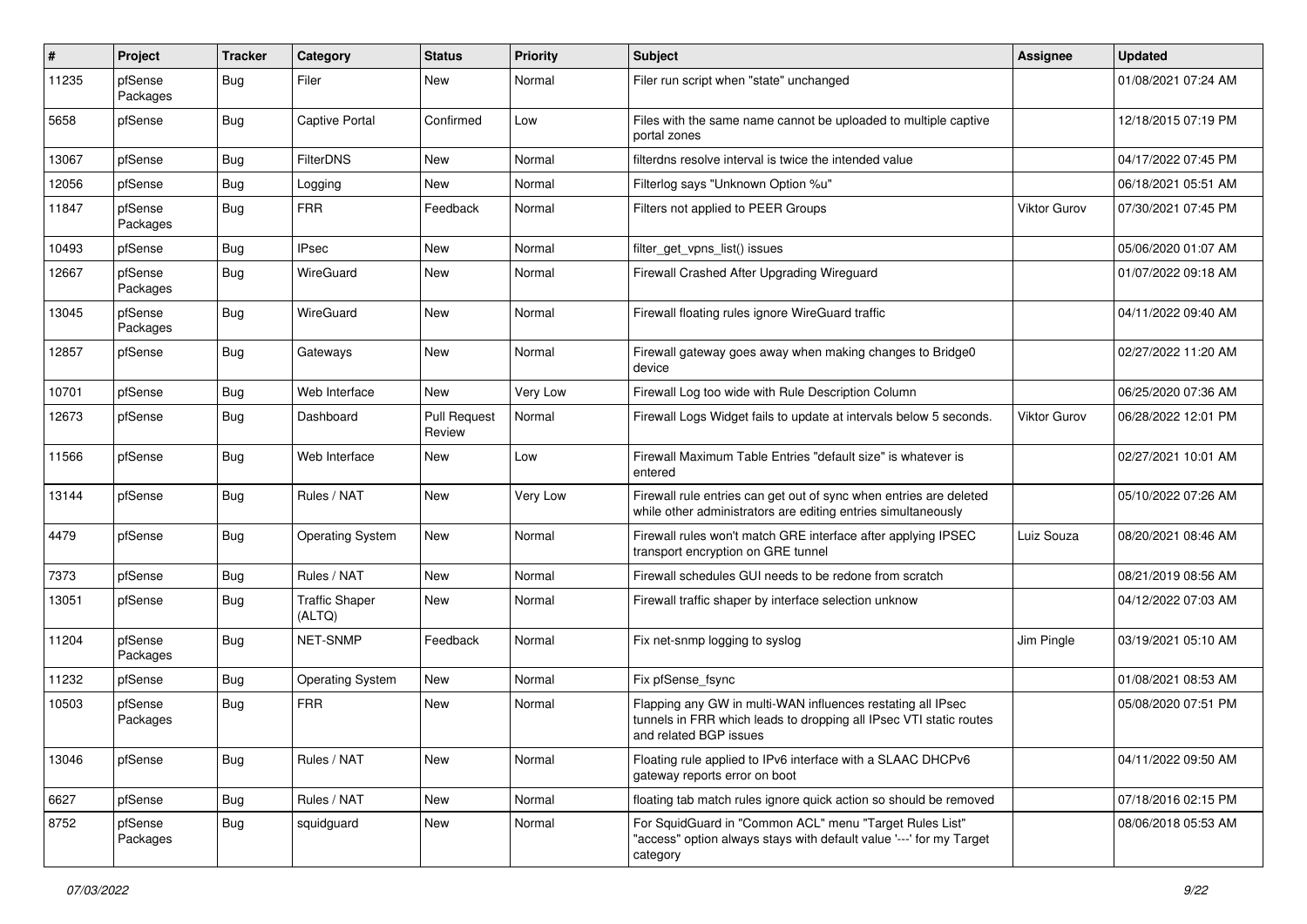| #     | Project             | <b>Tracker</b> | Category         | <b>Status</b>                 | <b>Priority</b> | <b>Subject</b>                                                                                                                                                          | <b>Assignee</b> | <b>Updated</b>      |
|-------|---------------------|----------------|------------------|-------------------------------|-----------------|-------------------------------------------------------------------------------------------------------------------------------------------------------------------------|-----------------|---------------------|
| 11522 | pfSense<br>Packages | Bug            | Zabbix           | New                           | Normal          | fping6 error                                                                                                                                                            |                 | 02/24/2021 07:13 AM |
| 13282 | pfSense Plus        | Bug            | Aliases / Tables | New                           | Normal          | FQDN Aliases Break if an Invalid Domain is Present in the Chain                                                                                                         | Reid Linnemann  | 07/02/2022 08:50 PM |
| 8589  | pfSense<br>Packages | Bug            | FreeRADIUS       | New                           | Normal          | FreeRadius 0.15.5 2 ignoring tunnelled-reply=no                                                                                                                         |                 | 02/18/2019 03:40 PM |
| 8513  | pfSense<br>Packages | <b>Bug</b>     | FreeRADIUS       | <b>New</b>                    | High            | Freeradius 3.x Idap problem                                                                                                                                             |                 | 02/18/2019 05:22 PM |
| 10695 | pfSense<br>Packages | <b>Bug</b>     | FreeRADIUS       | <b>New</b>                    | Normal          | FreeRadius Accounting skipping MBs after reboot due to power<br>down                                                                                                    |                 | 06/24/2020 04:49 AM |
| 11331 | pfSense<br>Packages | Bug            | FreeRADIUS       | Feedback                      | Normal          | FreeRADIUS latest package upgrade broke Plain Mac<br>Authentication                                                                                                     | Viktor Gurov    | 01/30/2021 10:08 AM |
| 12982 | pfSense<br>Packages | Bug            | FreeRADIUS       | <b>New</b>                    | Normal          | FreeRadius RadReply table entries missing from pf                                                                                                                       |                 | 06/19/2022 05:38 PM |
| 8516  | pfSense<br>Packages | <b>Bug</b>     | FreeRADIUS       | New                           | Normal          | FreeRADIUS requires settings re-saved after pfSense upgrade                                                                                                             | Jim Pingle      | 12/31/2021 05:58 PM |
| 11802 | pfSense<br>Packages | <b>Bug</b>     | FreeRADIUS       | <b>New</b>                    | Normal          | FreeRADIUS sync                                                                                                                                                         |                 | 05/10/2021 04:18 AM |
| 12742 | pfSense<br>Packages | Bug            | FreeRADIUS       | Feedback                      | Normal          | freeRADIUS virtual-server-default: modules dailycounter,<br>monthlycounter, noresetcounter, expire_on_login in authorize<br>section prevent virtual server from loading |                 | 03/01/2022 12:45 PM |
| 12126 | pfSense<br>Packages | <b>Bug</b>     | FreeRADIUS       | <b>New</b>                    | Normal          | freeradius3 0.15.7 31                                                                                                                                                   |                 | 10/11/2021 08:21 AM |
| 10935 | pfSense<br>Packages | Bug            | <b>FRR</b>       | <b>New</b>                    | Normal          | FRR 0.6.7-6 - BGPD service recycled IPv6 without Route Map                                                                                                              |                 | 12/30/2020 05:00 PM |
| 11836 | pfSense<br>Packages | <b>Bug</b>     | <b>FRR</b>       | Assigned                      | Normal          | FRR ACCEPTFILTER unstable                                                                                                                                               | Viktor Gurov    | 02/14/2022 07:20 AM |
| 10516 | pfSense<br>Packages | Bug            | <b>FRR</b>       | <b>New</b>                    | Normal          | FRR Access list                                                                                                                                                         |                 | 12/06/2020 11:02 PM |
| 11841 | pfSense<br>Packages | Bug            | <b>FRR</b>       | New                           | Normal          | FRR access lists default bahavior changed to permit by default                                                                                                          |                 | 04/22/2021 09:52 AM |
| 12965 | pfSense<br>Packages | Bug            | <b>FRR</b>       | <b>Pull Request</b><br>Review | Normal          | FRR BFD peer configuration is handled incorrectly in some cases                                                                                                         | Viktor Gurov    | 03/22/2022 08:04 AM |
| 12951 | pfSense<br>Packages | <b>Bug</b>     | <b>FRR</b>       | Feedback                      | Normal          | FRR cannot remove IPv6 routes                                                                                                                                           |                 | 03/22/2022 09:24 PM |
| 11650 | pfSense<br>Packages | <b>Bug</b>     | <b>FRR</b>       | New                           | Very Low        | FRR configuration broken on restore of manually edited FRR config<br>sections                                                                                           |                 | 03/10/2021 08:50 AM |
| 11377 | pfSense<br>Packages | <b>Bug</b>     | <b>FRR</b>       | <b>Pull Request</b><br>Review | Normal          | FRR deinstall                                                                                                                                                           |                 | 03/10/2021 08:21 AM |
| 11936 | pfSense<br>Packages | <b>Bug</b>     | <b>FRR</b>       | Incomplete                    | High            | FRR does not connect BGP when using password                                                                                                                            |                 | 05/19/2021 08:12 AM |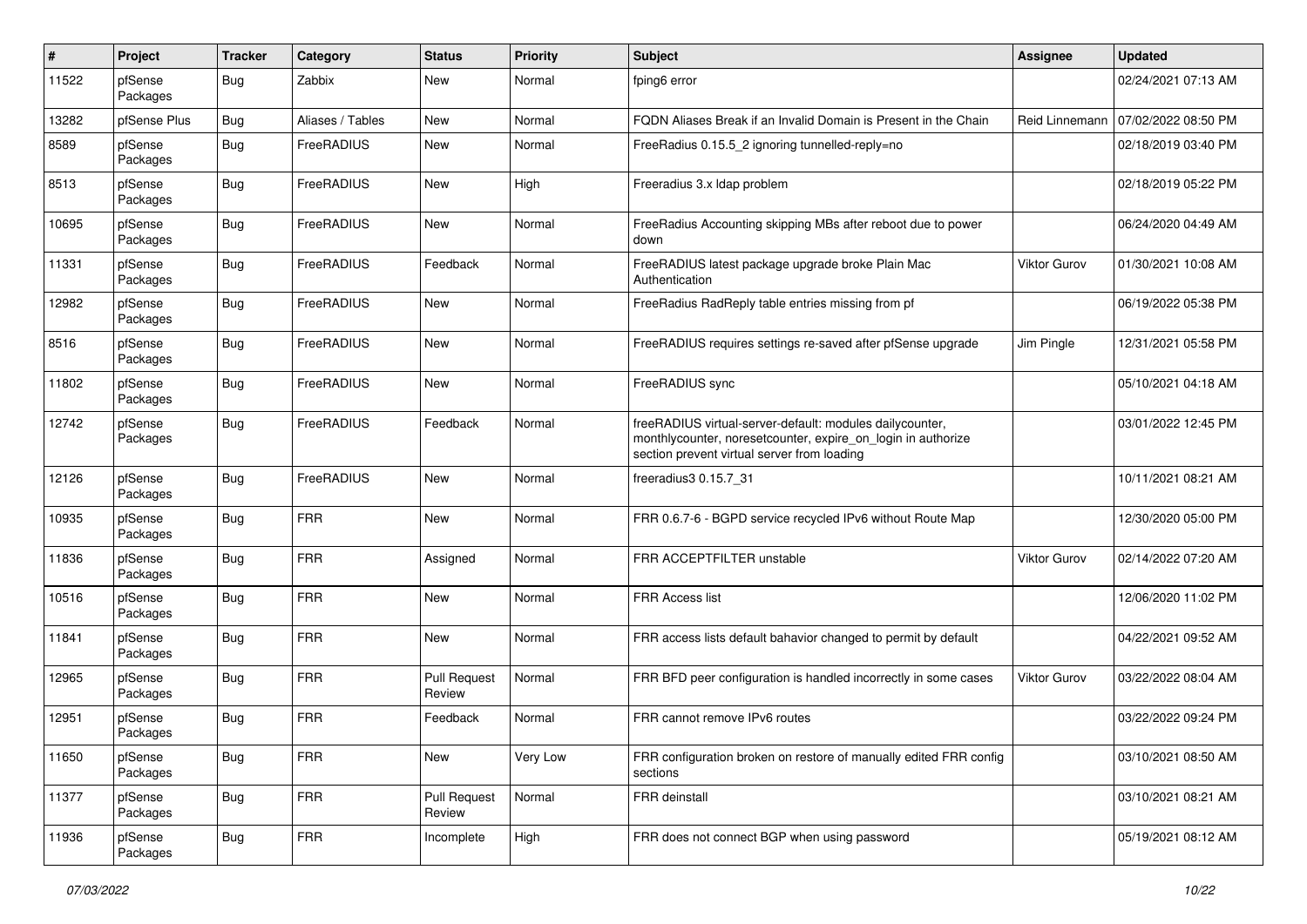| #     | Project             | <b>Tracker</b> | Category                    | <b>Status</b>                 | <b>Priority</b> | Subject                                                                                            | <b>Assignee</b>     | <b>Updated</b>      |
|-------|---------------------|----------------|-----------------------------|-------------------------------|-----------------|----------------------------------------------------------------------------------------------------|---------------------|---------------------|
| 11477 | pfSense<br>Packages | <b>Bug</b>     | <b>FRR</b>                  | Feedback                      | Normal          | FRR does not recognize some BFD options                                                            | <b>Viktor Gurov</b> | 02/26/2021 10:52 PM |
| 11681 | pfSense<br>Packages | Bug            | <b>FRR</b>                  | Feedback                      | Normal          | FRR generates invalid BFD configuration after removing interfaces                                  | Viktor Gurov        | 07/14/2021 04:40 PM |
| 11961 | pfSense<br>Packages | <b>Bug</b>     | <b>FRR</b>                  | Feedback                      | Normal          | FRR OSPF add unwanted area 0 authentication to router ospf                                         | Viktor Gurov        | 09/16/2021 10:25 PM |
| 11835 | pfSense<br>Packages | <b>Bug</b>     | <b>FRR</b>                  | <b>New</b>                    | Normal          | FRR OSPF redistributed connected routes disappearing                                               |                     | 04/22/2021 07:11 AM |
| 11158 | pfSense<br>Packages | <b>Bug</b>     | <b>FRR</b>                  | <b>New</b>                    | High            | <b>FRR Prefix Lists</b>                                                                            |                     | 12/30/2020 04:55 PM |
| 10294 | pfSense<br>Packages | <b>Bug</b>     | <b>FRR</b>                  | <b>New</b>                    | Normal          | FRR Route Counts Incorrect on Status Page                                                          | Jim Pingle          | 02/26/2020 11:08 AM |
| 11345 | pfSense<br>Packages | Bug            | <b>FRR</b>                  | Feedback                      | Normal          | FRR-OSPF - No "prefix-list" possible                                                               | Jim Pingle          | 02/04/2021 11:03 PM |
| 12920 | pfSense             | Bug            | Gateway Monitoring          | <b>Pull Request</b><br>Review | Normal          | Gateway behavior differs when the gateway does not exist in<br>config.xml                          | <b>Viktor Gurov</b> | 06/28/2022 12:01 PM |
| 3132  | pfSense             | Bug            | Gateway Monitoring          | In Progress                   | Normal          | Gateway events for IPv6 affect IPv4 services and vice versa                                        | <b>Viktor Gurov</b> | 06/28/2022 12:01 PM |
| 11960 | pfSense             | Bug            | Gateway Monitoring          | Feedback                      | Normal          | Gateway Monitoring Traffic Goes Out Default Gateway                                                |                     | 12/20/2021 05:43 AM |
| 3312  | pfSense             | <b>Bug</b>     | <b>IPsec</b>                | New                           | Normal          | Gateway on IPsec rules is not functional in pf                                                     |                     | 01/28/2020 10:09 PM |
| 8343  | pfSense             | <b>Bug</b>     | Gateways                    | <b>New</b>                    | Normal          | Gateway Routes (Default Routes) not removed in Kernel when<br>removed from GUI                     |                     | 05/14/2020 01:22 AM |
| 7289  | pfSense             | <b>Bug</b>     | Certificates                | New                           | Low             | Generating 4096bit Certificate                                                                     |                     | 08/14/2019 09:56 AM |
| 7821  | pfSense             | Bug            | DHCP (IPv6)                 | New                           | Normal          | GIF does not support broadcast                                                                     |                     | 08/29/2017 10:50 AM |
| 11872 | pfSense             | <b>Bug</b>     | Interfaces                  | New                           | Normal          | gif interfaces reporting incorrect traffic counters                                                |                     | 12/30/2021 04:00 AM |
| 13218 | pfSense             | Bug            | Interfaces                  | <b>Pull Request</b><br>Review | Normal          | GIF-based interface MTU is assigned to parent interface on boot<br>when parent interface is a LAGG | Viktor Gurov        | 06/28/2022 12:01 PM |
| 11626 | pfSense Plus        | <b>Bug</b>     | Authentication              | New                           | Normal          | Google LDAP connection failed due to lack of SNI for TLS 1.3                                       | Luiz Souza          | 06/27/2022 07:23 AM |
| 11992 | pfSense             | <b>Bug</b>     | <b>Virtual IP Addresses</b> | Confirmed                     | High            | GRE Tunnel - Does not work with a virtual IP as endpoint                                           |                     | 06/04/2021 01:16 AM |
| 12225 | pfSense             | Bug            | Authentication              | Pull Request<br>Review        | Normal          | Group membership field is not needed for remote groups                                             | Viktor Gurov        | 06/28/2022 12:01 PM |
| 12483 | pfSense             | <b>Bug</b>     | Configuration<br>Backend    | <b>New</b>                    | Normal          | GUI creates inconsistent config.xml                                                                |                     | 10/23/2021 06:48 AM |
| 11666 | pfSense             | Bug            | Logging                     | New                           | Normal          | GUI Firewall log search not parsing filter.log beyond hard coded<br>limit                          |                     | 03/12/2021 11:38 AM |
| 6861  | pfSense<br>Packages | <b>Bug</b>     | haproxy                     | New                           | Normal          | Ha-Proxy duplicated backend used in place of original backend                                      |                     | 02/18/2019 05:30 PM |
| 11937 | pfSense<br>Packages | <b>Bug</b>     | haproxy                     | Feedback                      | Normal          | HAproxy "Use Client-IP" option breaks Captive Portal                                               | Viktor Gurov        | 06/22/2021 08:48 AM |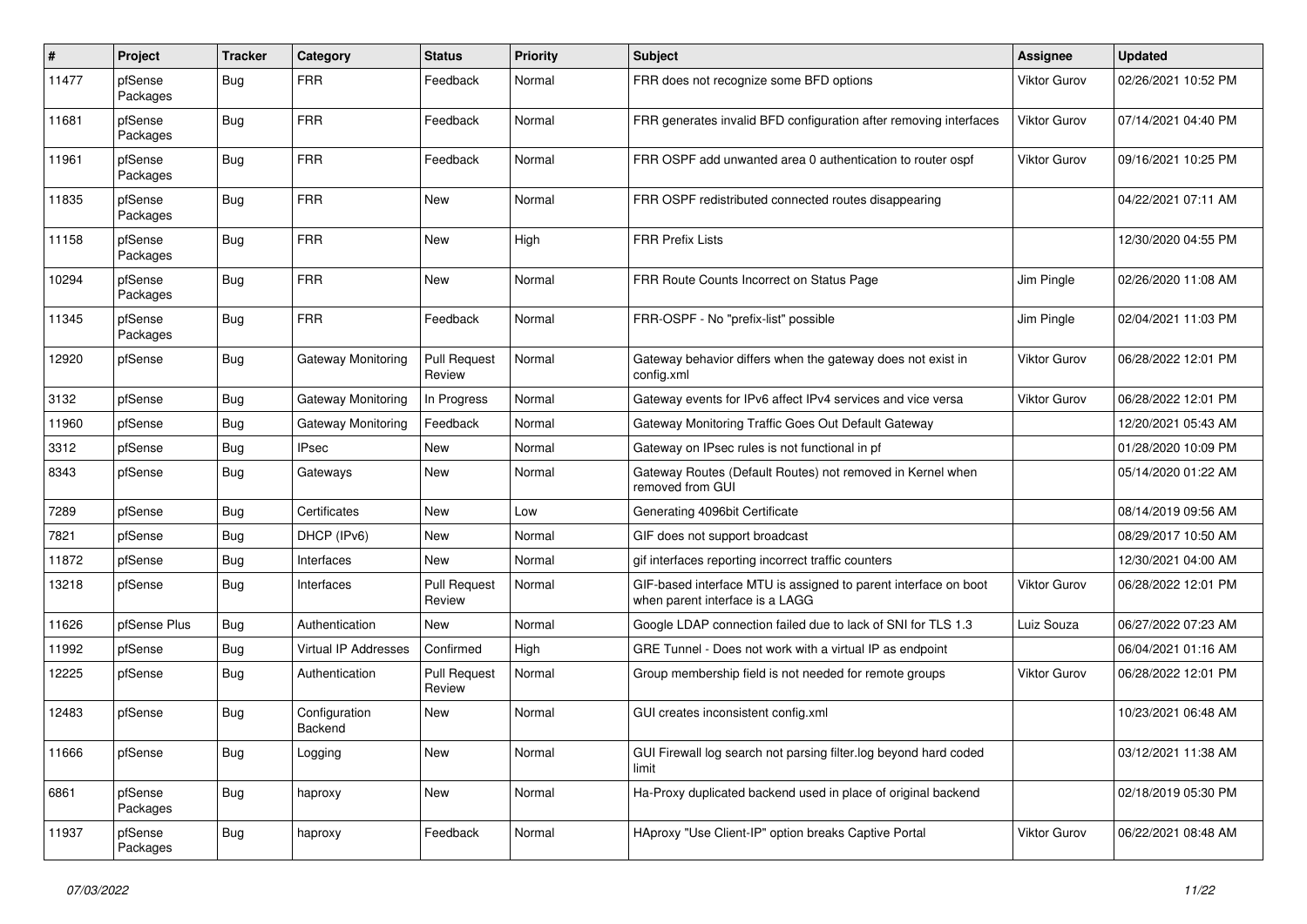| #     | Project             | <b>Tracker</b> | Category                        | <b>Status</b>                 | <b>Priority</b> | Subject                                                                              | <b>Assignee</b>     | <b>Updated</b>      |
|-------|---------------------|----------------|---------------------------------|-------------------------------|-----------------|--------------------------------------------------------------------------------------|---------------------|---------------------|
| 13022 | pfSense<br>Packages | Bug            | haproxy                         | Feedback                      | Normal          | HAProxy - Sub Frontends ignore Client verification CA certificates                   |                     | 04/06/2022 12:55 PM |
| 11036 | pfSense<br>Packages | Bug            | haproxy                         | New                           | Normal          | <b>HAproxy ACL</b>                                                                   |                     | 02/11/2022 11:27 AM |
| 7039  | pfSense<br>Packages | <b>Bug</b>     | haproxy                         | Feedback                      | Normal          | HAProxy backend configuration does not handle intermediate CAs<br>properly           |                     | 04/21/2022 12:40 PM |
| 13332 | pfSense Plus        | Bug            | Build / Release                 | <b>New</b>                    | Normal          | HAProxy Broken after v22.05 and HAProxy v0.61_3                                      |                     | 07/02/2022 11:34 PM |
| 12249 | pfSense             | Bug            | Backup / Restore                | New                           | Normal          | HAProxy causing failed ACB backups                                                   |                     | 11/15/2021 11:58 PM |
| 11000 | pfSense<br>Packages | <b>Bug</b>     | haproxy                         | New                           | Very Low        | haproxy deprecated trick suggested                                                   |                     | 12/23/2020 02:55 PM |
| 9500  | pfSense<br>Packages | <b>Bug</b>     | haproxy                         | <b>New</b>                    | Normal          | HAproxy does not delete non-applicable action config                                 |                     | 01/18/2022 06:28 AM |
| 11756 | pfSense<br>Packages | <b>Bug</b>     | haproxy                         | Feedback                      | Normal          | HaProxy does not transfer backend states during reload                               | <b>Viktor Gurov</b> | 07/14/2021 01:21 PM |
| 9261  | pfSense<br>Packages | <b>Bug</b>     | haproxy                         | New                           | Normal          | haproxy GUI failure                                                                  |                     | 01/08/2019 12:41 PM |
| 9247  | pfSense<br>Packages | <b>Bug</b>     | haproxy                         | <b>New</b>                    | Low             | HAProxy multiple server selection on stats pages doesn't work                        |                     | 01/02/2019 04:44 PM |
| 7462  | pfSense<br>Packages | <b>Bug</b>     | haproxy                         | <b>New</b>                    | Normal          | HAproxy not rebinding properly after WAN DHCP IP change                              |                     | 01/11/2018 09:15 AM |
| 11135 | pfSense<br>Packages | <b>Bug</b>     | haproxy                         | Feedback                      | High            | HAproxy OCSP reponse crontab bug                                                     | Viktor Gurov        | 09/10/2021 11:51 AM |
| 8902  | pfSense<br>Packages | <b>Bug</b>     | haproxy                         | <b>New</b>                    | Normal          | HAproxy package not use custom DNS for lookup on apply new<br>config                 |                     | 09/16/2018 08:16 AM |
| 6784  | pfSense<br>Packages | <b>Bug</b>     | haproxy                         | <b>New</b>                    | Normal          | HAProxy version .48 will not use URL Table Alias for front end<br>listener           |                     | 02/18/2019 05:32 PM |
| 13098 | pfSense<br>Packages | <b>Bug</b>     | haproxy                         | Feedback                      | Low             | HAProxy Virtual IP broken link under Frontend setup                                  |                     | 04/27/2022 08:35 AM |
| 11491 | pfSense<br>Packages | <b>Bug</b>     | haproxy                         | Feedback                      | Normal          | haproxy-devel v0.62_2 - startup error 'httpchk'                                      | Viktor Gurov        | 06/22/2021 08:46 AM |
| 8438  | pfSense<br>Packages | Bug            | haproxy                         | <b>New</b>                    | High            | haproxy: can't use ACL for cert with http-response actions                           |                     | 05/24/2018 01:12 PM |
| 5887  | pfSense             | Bug            | Interfaces                      | Confirmed                     | Normal          | hardware_offloading_applyflags sets/unsets most values when<br>already set correctly |                     | 07/06/2016 03:31 PM |
| 2308  | pfSense             | <b>Bug</b>     | <b>Traffic Shaper</b><br>(ALTQ) | New                           | Normal          | HFSC WebUI doesn't check for "Bandwidth" setting                                     |                     | 12/04/2012 07:12 PM |
| 12720 | pfSense             | <b>Bug</b>     | Rules / NAT                     | <b>Pull Request</b><br>Review | Normal          | Hide the "tag" field on non-floating tabs                                            | Viktor Gurov        | 01/24/2022 03:11 PM |
| 9079  | pfSense<br>Packages | <b>Bug</b>     | ntop                            | New                           | Normal          | High CPU usage of ntopng even during IDLE and no network traffic                     |                     | 12/16/2018 02:40 PM |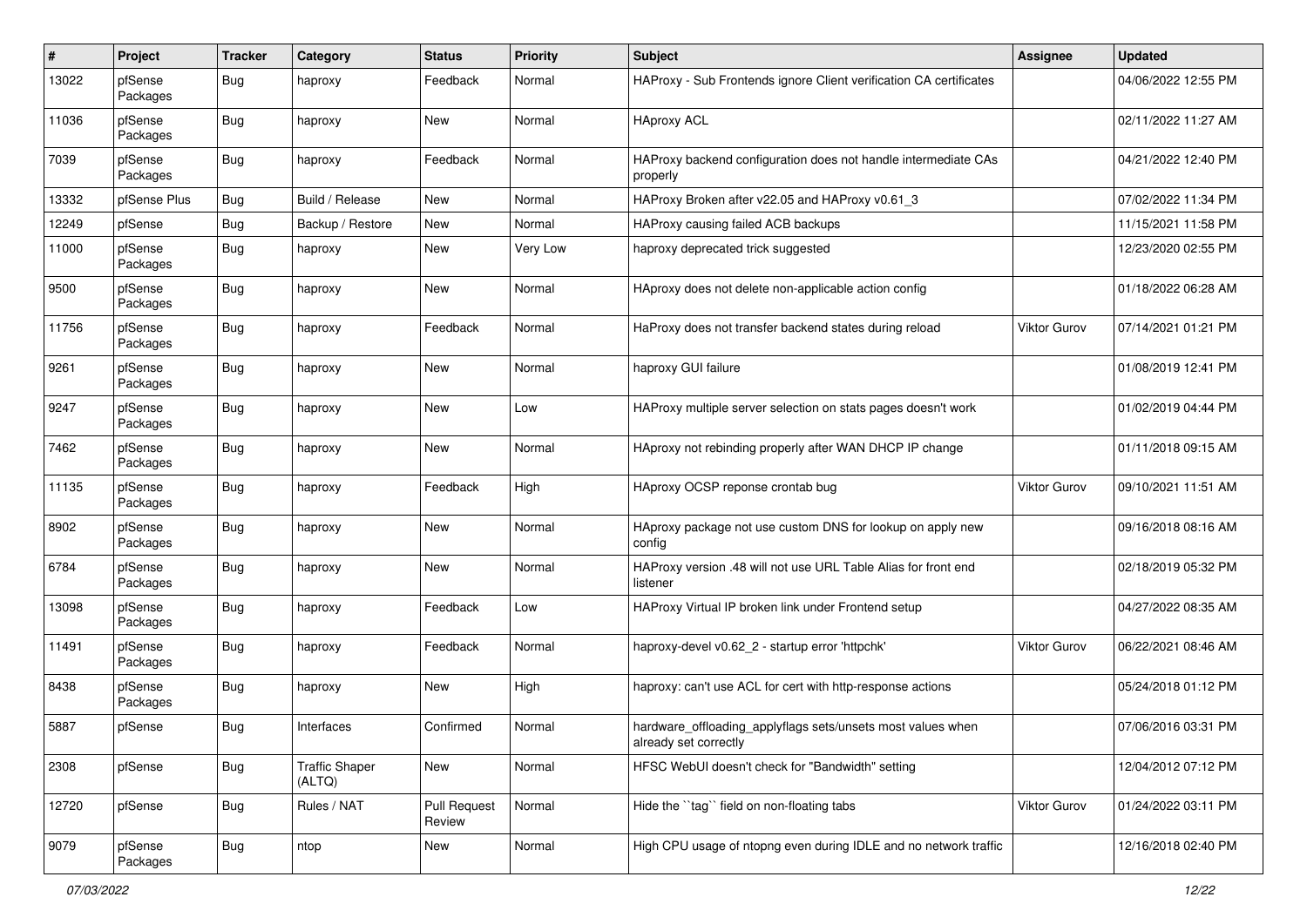| #     | Project             | <b>Tracker</b> | Category                 | <b>Status</b>          | <b>Priority</b> | <b>Subject</b>                                                                                          | <b>Assignee</b> | <b>Updated</b>      |
|-------|---------------------|----------------|--------------------------|------------------------|-----------------|---------------------------------------------------------------------------------------------------------|-----------------|---------------------|
| 13180 | pfSense<br>Packages | Bug            | pfBlockerNG              | New                    | High            | High CPU Utilization with pfb_filter <sup>[]</sup> since PfBlockerNG update to<br>devel 3.1.0 4         |                 | 06/14/2022 08:00 AM |
| 6964  | pfSense<br>Packages | <b>Bug</b>     | Suricata                 | Feedback               | Normal          | Host OS Policy Assignment broken when using "Import" or "Aliases"<br>buttons                            | Viktor Gurov    | 08/20/2021 07:52 AM |
| 7665  | pfSense             | <b>Bug</b>     | Aliases / Tables         | New                    | Normal          | Host range validation for Aliases is not strict enough                                                  |                 | 08/21/2019 11:01 AM |
| 6398  | pfSense             | <b>Bug</b>     | Configuration<br>Backend | New                    | Normal          | If config cannot be loaded due to corruption or bug, it isn't handled<br>gracefully (just stops)        |                 | 08/13/2019 01:23 PM |
| 9486  | pfSense<br>Packages | <b>Bug</b>     | softflowd                | New                    | Very Low        | ifindex values used for softflowd are incorrect                                                         |                 | 08/14/2019 02:30 PM |
| 10150 | pfSense             | <b>Bug</b>     | <b>IGMP Proxy</b>        | New                    | Normal          | IGMP Proxy does not scale to hundreds of streams                                                        |                 | 01/03/2020 02:56 AM |
| 13276 | pfSense             | <b>Bug</b>     | <b>IGMP Proxy</b>        | New                    | Normal          | IGMP Proxy Error Message for Logging Links to System Log<br>Instead of Routing Log                      |                 | 06/16/2022 07:48 PM |
| 13277 | pfSense             | Bug            | <b>IGMP Proxy</b>        | New                    | Normal          | IGMP Proxy webConfigurator Page Always Produces Error                                                   |                 | 06/16/2022 07:50 PM |
| 2335  | pfSense             | Bug            | <b>Operating System</b>  | New                    | Normal          | <b>IGMPProxy and CARP Results in System Instability Upon Reboot</b>                                     |                 | 07/19/2014 10:25 PM |
| 3382  | pfSense             | Bug            | <b>IGMP Proxy</b>        | New                    | Normal          | IGMPPROXY fails with more than 32 interfaces                                                            |                 | 07/12/2016 11:01 PM |
| 9338  | pfSense             | Bug            | <b>IGMP Proxy</b>        | New                    | Normal          | igmpproxy ignoring downstream vlan interface                                                            |                 | 02/22/2019 03:48 AM |
| 8711  | pfSense             | <b>Bug</b>     | <b>IGMP Proxy</b>        | New                    | Normal          | igmpproxy with PPPoE Interfaces                                                                         |                 | 07/28/2018 09:21 AM |
| 12079 | pfSense             | Bug            | <b>IGMP Proxy</b>        | New                    | Normal          | IGMPProxy: kernel panic, Sleeping thread owns a non-sleepable<br>lock                                   | Mateusz Guzik   | 06/28/2022 12:01 PM |
| 12875 | pfSense             | Bug            | Package System           | <b>New</b>             | Normal          | Import zabbix-agent6 and zabbix-proxy6 from FreeBSD Ports                                               |                 | 05/28/2022 06:50 PM |
| 12751 | pfSense<br>Packages | <b>Bug</b>     | <b>FRR</b>               | New                    | Normal          | Improve FRR route restoration after gateway events                                                      |                 | 02/06/2022 11:07 PM |
| 11730 | pfSense             | Bug            | Web Interface            | New                    | Normal          | Improve visibility of option selections in dark themes                                                  |                 | 03/25/2021 09:38 PM |
| 5091  | pfSense             | <b>Bug</b>     | Rules / NAT              | Confirmed              | Very Low        | In rule creation destination ports fields (from and to) are too small<br>to read ports aliases names    |                 | 01/07/2020 07:48 AM |
| 9035  | pfSense             | Bug            | Rules / NAT              | New                    | Normal          | Inactive Interfaces are Hidden in Firewall Rules                                                        |                 | 08/14/2019 12:39 PM |
| 10952 | pfSense             | <b>Bug</b>     | Rules / NAT              | New                    | Low             | Inconsistency in Subnet Defaults Between Firewall Rules and<br>Interface Address Assignments            |                 | 10/09/2020 12:50 PM |
| 7402  | pfSense             | Bug            | Web Interface            | New                    | Normal          | Inconsistent use of htmlentities validation checks                                                      |                 | 03/21/2017 08:58 AM |
| 8500  | pfSense             | Bug            | <b>Dynamic DNS</b>       | <b>New</b>             | Low             | Incorrect categorization of status/info messages from phpDynDNS                                         |                 | 08/16/2019 12:50 PM |
| 13295 | pfSense             | Bug            | Gateway Monitoring       | Pull Request<br>Review | Normal          | Incorrect function parameters for "get_dpinger_status()" call in<br>`gwlb.inc``                         |                 | 06/28/2022 12:01 PM |
| 5413  | pfSense             | <b>Bug</b>     | <b>DNS Resolver</b>      | Confirmed              | High            | Incorrect Handling of Unbound Resolver [service restarts, cache<br>loss, DNS service interruption]      |                 | 06/19/2022 11:11 PM |
| 11717 | pfSense             | <b>Bug</b>     | Rules / NAT              | New                    | Normal          | Incorrect port forwarding rules if Destination port alias is not equal to<br>Redirect target port alias |                 | 03/22/2021 06:06 AM |
| 11404 | pfSense<br>Packages | <b>Bug</b>     | <b>FRR</b>               | Feedback               | Normal          | Incorrect prefix/access lists migration on update                                                       | Viktor Gurov    | 02/18/2021 09:49 AM |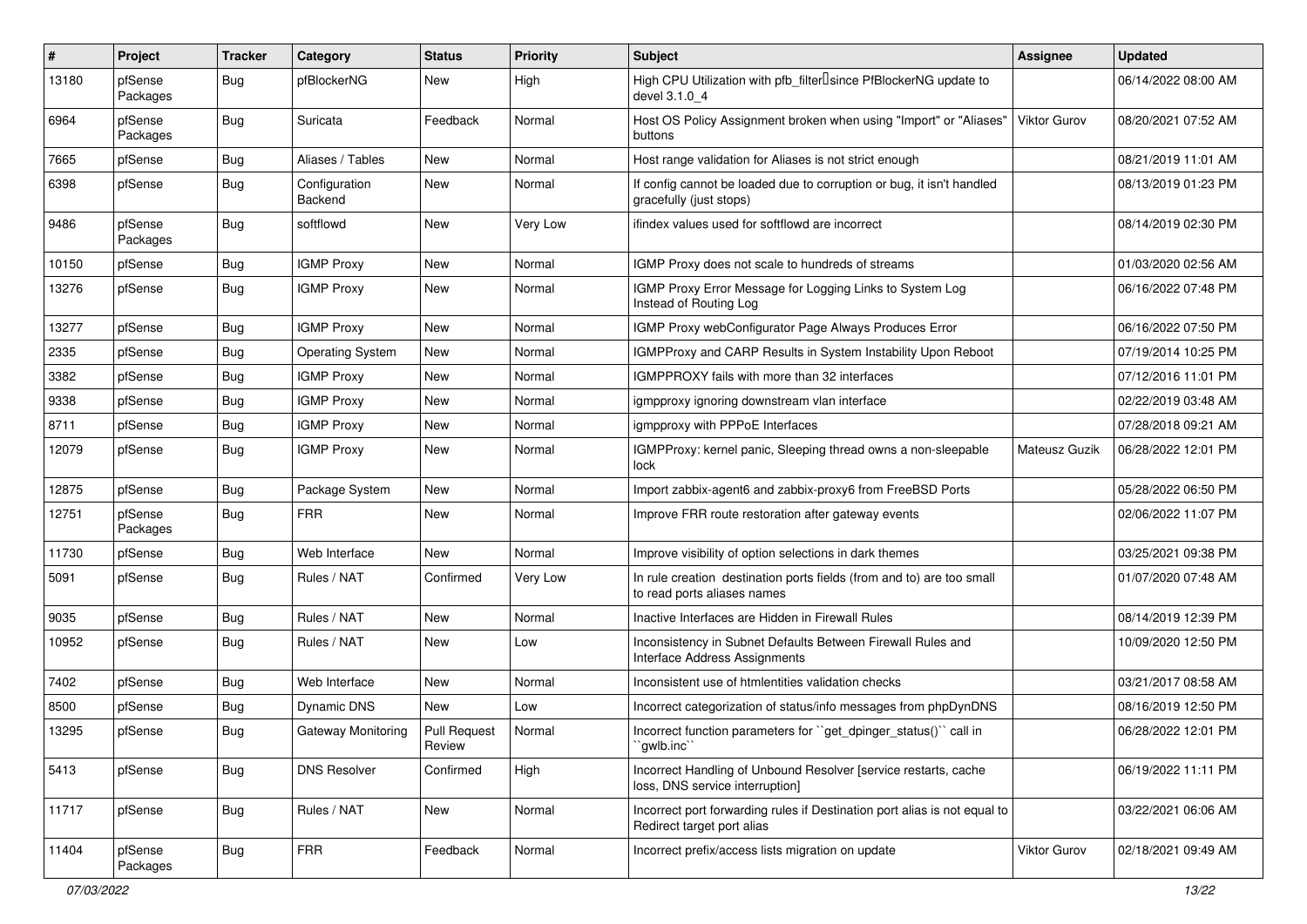| $\vert$ # | Project             | <b>Tracker</b> | Category                        | <b>Status</b> | Priority | <b>Subject</b>                                                                                        | <b>Assignee</b>        | <b>Updated</b>      |
|-----------|---------------------|----------------|---------------------------------|---------------|----------|-------------------------------------------------------------------------------------------------------|------------------------|---------------------|
| 8179      | pfSense             | <b>Bug</b>     | DHCP (IPv4)                     | Feedback      | Normal   | Incorrect reverse DNS zone in DHCP server config for<br>non-octet-aligned subnet mask                 | Renato Botelho         | 02/09/2022 11:17 PM |
| 11174     | pfSense             | Bug            | <b>Traffic Shaper</b><br>(ALTQ) | Feedback      | Normal   | Incorrect traffic shaping on pppoe interface                                                          |                        | 12/21/2020 11:21 PM |
| 13158     | pfSense             | <b>Bug</b>     | Web Interface                   | <b>New</b>    | Normal   | Input validation error when applying limiter changes                                                  |                        | 05/14/2022 05:32 PM |
| 11777     | pfSense<br>Packages | Bug            | Unbound                         | <b>New</b>    | Very Low | Input validation prevents DNS Resolver from being disabled                                            |                        | 04/05/2021 05:51 PM |
| 12607     | pfSense Plus        | <b>Bug</b>     | Hardware / Drivers              | <b>New</b>    | High     | Instability with Snort Inline with AWS Instances                                                      |                        | 07/02/2022 09:05 PM |
| 12259     | pfSense             | Bug            | <b>Operating System</b>         | <b>New</b>    | Normal   | Intel em NICs Suffering Performance Degradation on FreeBSD12                                          |                        | 02/25/2022 09:28 PM |
| 4740      | pfSense             | Bug            | Wireless                        | New           | Normal   | Intel wireless kernel panic in infrastructure mode with WPA                                           |                        | 11/13/2020 08:38 AM |
| 10577     | pfSense             | Bug            | Hardware / Drivers              | Feedback      | Normal   | intel x553 (c3000 chipset) loading x520 driver                                                        |                        | 05/28/2020 03:59 AM |
| 8882      | pfSense             | Bug            | Interfaces                      | Incomplete    | Normal   | Interface assignments lost on reboot                                                                  |                        | 02/17/2022 02:24 PM |
| 7113      | pfSense             | <b>Bug</b>     | Dashboard                       | New           | Normal   | Interface name in Traffic Graphs                                                                      |                        | 12/31/2021 05:40 PM |
| 3411      | pfSense             | Bug            | Dashboard                       | <b>New</b>    | Low      | Interfaces and statistics dashboard widgets very slow with large<br>numbers of interfaces             |                        | 01/24/2014 02:09 AM |
| 11091     | pfSense             | <b>Bug</b>     | Interfaces                      | <b>New</b>    | Normal   | Interfaces set as disabled in the configuration have an UP status in<br>the operating system at boot  | <b>Viktor Gurov</b>    | 06/28/2022 12:01 PM |
| 7857      | pfSense             | Bug            | Dashboard                       | <b>New</b>    | Very Low | Interfaces Widget U/I fails to wrap IPV6 addresses when the string<br>is too wide for the widget      |                        | 08/13/2019 09:15 AM |
| 11343     | pfSense<br>Packages | Bug            | <b>BIND</b>                     | Feedback      | Low      | Invalid link to pfSense-pkg-bind changelog                                                            | <b>Viktor Gurov</b>    | 04/05/2022 08:12 AM |
| 4474      | pfSense             | <b>Bug</b>     | Package System                  | Confirmed     | Normal   | IP address change triggers reload of all packages                                                     |                        | 02/13/2017 07:21 AM |
| 8815      | pfSense             | <b>Bug</b>     | Interfaces                      | <b>New</b>    | Normal   | IP addresses are removed from interfaces when link is lost and<br>either IPv4 or IPv6 is dynamic      | Luiz Souza             | 07/21/2021 07:49 AM |
| 13320     | pfSense Plus        | Bug            | Gateways                        | <b>New</b>    | Normal   | IP aliases with a CARP VIP parent are not available as VIP choices<br>for gateway groups              |                        | 06/29/2022 02:03 PM |
| 13000     | pfSense             | Bug            | <b>IPsec</b>                    | <b>New</b>    | Low      | IPsec AES-GCM encryption algorithm "Key Length" field should be<br>labeled "ICV Length"               |                        | 03/30/2022 07:40 AM |
| 8964      | pfSense             | Bug            | <b>IPsec</b>                    | <b>New</b>    | High     | IPsec async cryptography advanced setting - TCP traffic not<br>passing through                        | Luiz Souza             | 12/08/2020 12:09 PM |
| 6370      | pfSense             | <b>Bug</b>     | <b>IPsec</b>                    | Confirmed     | Normal   | IPSEC bound to WAN gateway group and Dynamic DNS doesn't to<br>fail back tunnel to WAN on DDNS update |                        | 08/31/2021 07:38 AM |
| 12335     | pfSense             | Bug            | <b>IPsec</b>                    | <b>New</b>    | Normal   | <b>IPsec DNS inefficiency</b>                                                                         | Jim Pingle             | 06/28/2022 12:01 PM |
| 6167      | pfSense             | Bug            | <b>IPsec</b>                    | Confirmed     | Normal   | IPsec IPComp not working                                                                              | George<br>Neville-Neil | 09/22/2020 06:07 PM |
| 12762     | pfSense             | <b>Bug</b>     | <b>IPsec</b>                    | <b>New</b>    | Normal   | IPsec keep alive check ignores Child SA Start Action                                                  | Viktor Gurov           | 02/07/2022 11:21 AM |
| 8013      | pfSense             | <b>Bug</b>     | <b>IPsec</b>                    | New           | Normal   | IPsec MSS clamping value shared for IPv4 and IPv6                                                     | Luiz Souza             | 10/28/2021 01:37 PM |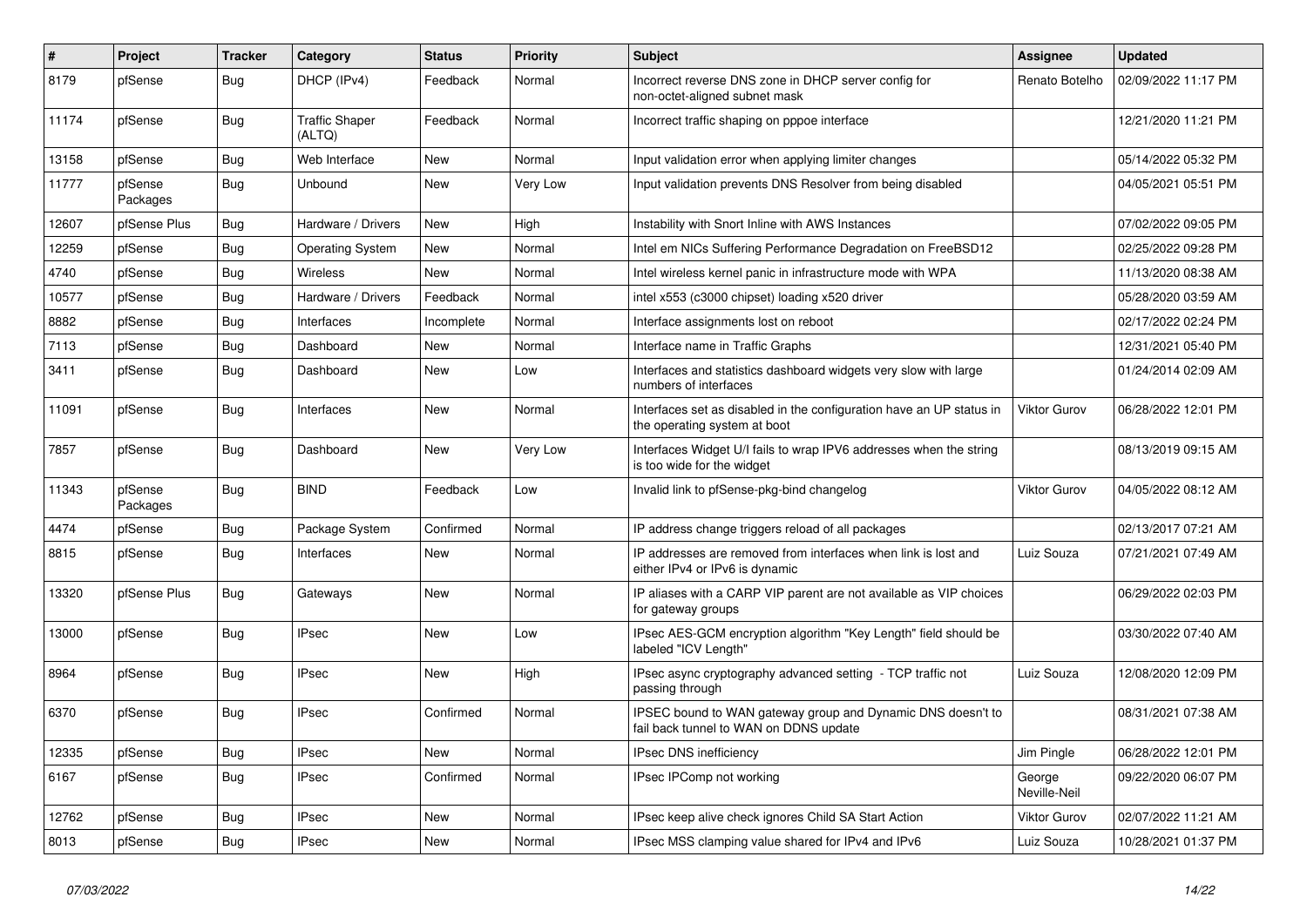| $\vert$ # | Project             | <b>Tracker</b> | Category                                        | <b>Status</b> | <b>Priority</b> | <b>Subject</b>                                                                                                                                                                | <b>Assignee</b>       | <b>Updated</b>      |
|-----------|---------------------|----------------|-------------------------------------------------|---------------|-----------------|-------------------------------------------------------------------------------------------------------------------------------------------------------------------------------|-----------------------|---------------------|
| 9349      | pfSense             | <b>Bug</b>     | <b>IPsec</b>                                    | Confirmed     | Normal          | IPSec service start/stop/restart fails after settings change                                                                                                                  | Markus<br>Stockhausen | 10/30/2020 01:33 PM |
| 7420      | pfSense             | Bug            | <b>IPsec</b>                                    | <b>New</b>    | Normal          | ipsec status freezing                                                                                                                                                         |                       | 02/13/2020 09:09 AM |
| 6668      | pfSense             | Bug            | <b>IPsec</b>                                    | Feedback      | Normal          | IPSec tunnel + L2TP/IPSec VPN - wrong PSK chosen by pfSense                                                                                                                   |                       | 09/21/2019 02:07 AM |
| 8686      | pfSense             | <b>Bug</b>     | <b>IPsec</b>                                    | New           | Normal          | IPsec VTI: Assigned interface firewall rules are never parsed                                                                                                                 |                       | 02/10/2021 12:15 PM |
| 12822     | pfSense<br>Packages | <b>Bug</b>     | pfBlockerNG                                     | New           | Normal          | IPv4 Source ASN format not working                                                                                                                                            |                       | 02/18/2022 10:47 AM |
| 6289      | pfSense             | <b>Bug</b>     | Interfaces                                      | <b>New</b>    | Normal          | IPv6 address not given to track6 interfaces on create                                                                                                                         |                       | 12/30/2021 04:17 AM |
| 9650      | pfSense             | <b>Bug</b>     | Gateways                                        | <b>New</b>    | Normal          | IPv6 connection drops (ir-)regular on Kabelvodafone (German cable<br>ISP)                                                                                                     |                       | 07/27/2019 07:14 AM |
| 7303      | pfSense             | Bug            | IPv6 Router<br>Advertisements<br>(RADVD)        | <b>New</b>    | Normal          | ipv6 connectivity lost on pfSense reboot                                                                                                                                      |                       | 08/20/2019 12:23 PM |
| 9837      | pfSense             | Bug            | Interfaces                                      | <b>New</b>    | Very Low        | ipv6 is not completely disabled on the interfaces                                                                                                                             |                       | 10/24/2019 01:16 AM |
| 12421     | pfSense             | <b>Bug</b>     | Rules / NAT                                     | <b>New</b>    | Normal          | IPV6 limiter bug                                                                                                                                                              |                       | 10/02/2021 08:44 AM |
| 6011      | pfSense             | <b>Bug</b>     | Web Interface                                   | Confirmed     | Low             | IPv6 link local fails HTTP REFERER check                                                                                                                                      |                       | 09/04/2016 09:57 AM |
| 3326      | pfSense             | <b>Bug</b>     | <b>PPP</b> Interfaces                           | <b>New</b>    | Normal          | IPv6 only PPPoE connection                                                                                                                                                    |                       | 11/18/2013 09:37 AM |
| 9295      | pfSense             | Bug            | PPPoE Server                                    | <b>New</b>    | Very High       | IPv6 PD does not work with PPPOE (Server & Client)                                                                                                                            |                       | 05/15/2022 10:53 AM |
| 6541      | pfSense             | <b>Bug</b>     | <b>IPv6 Router</b><br>Advertisements<br>(RADVD) | <b>New</b>    | Normal          | IPv6 RAs always include on-link prefix; clients may not use DHCPv6<br>managed addresses                                                                                       |                       | 08/13/2019 03:23 PM |
| 11693     | pfSense<br>Packages | <b>Bug</b>     | <b>FRR</b>                                      | Feedback      | Normal          | IPv6 static routing fails                                                                                                                                                     | Viktor Gurov          | 04/26/2022 08:50 AM |
| 8158      | pfSense             | Bug            | Interfaces                                      | <b>New</b>    | High            | IPv6 Track Interface issue with more than one WAN-Gateway and a<br>number of internal interfaces at least track interface from one<br>interface does not work on regular base |                       | 12/03/2017 09:00 AM |
| 9136      | pfSense             | Bug            | DHCP (IPv6)                                     | <b>New</b>    | High            | IPv6 Tracking Interfaces Lose IPv6 Address in Certain Cases                                                                                                                   |                       | 04/21/2022 12:39 PM |
| 7788      | pfSense             | <b>Bug</b>     | Dashboard                                       | <b>New</b>    | Low             | Irregular updating of widgets like cpu/uptime on system widget.                                                                                                               |                       | 08/21/2019 09:03 AM |
| 7040      | pfSense             | <b>Bug</b>     | Interfaces                                      | <b>New</b>    | Normal          | Issue when disabling an interface                                                                                                                                             |                       | 12/26/2016 02:56 AM |
| 11848     | pfSense<br>Packages | <b>Bug</b>     | Squid                                           | <b>New</b>    | Normal          | Issue with squid cache download speed                                                                                                                                         |                       | 04/23/2021 09:30 PM |
| 8401      | pfSense             | Bug            | Installer                                       | <b>New</b>    | Normal          | Issues related to keys representing alphabetic characters specific to<br>Scandinavian languages and to some other keys.                                                       |                       | 03/30/2018 11:06 AM |
| 10544     | pfSense             | Bug            | User Manager /<br>Privileges                    | New           | Normal          | It's not possible to add a user to group operator using the gui                                                                                                               |                       | 04/21/2022 12:39 PM |
| 11556     | pfSense             | <b>Bug</b>     | Rules / NAT                                     | New           | Normal          | Kill all states associated with a NAT address                                                                                                                                 |                       | 03/19/2021 10:29 AM |
| 1667      | pfSense             | <b>Bug</b>     | L2TP                                            | New           | Normal          | L2TP server does not respond properly from a CARP VIP                                                                                                                         |                       | 12/11/2021 07:43 PM |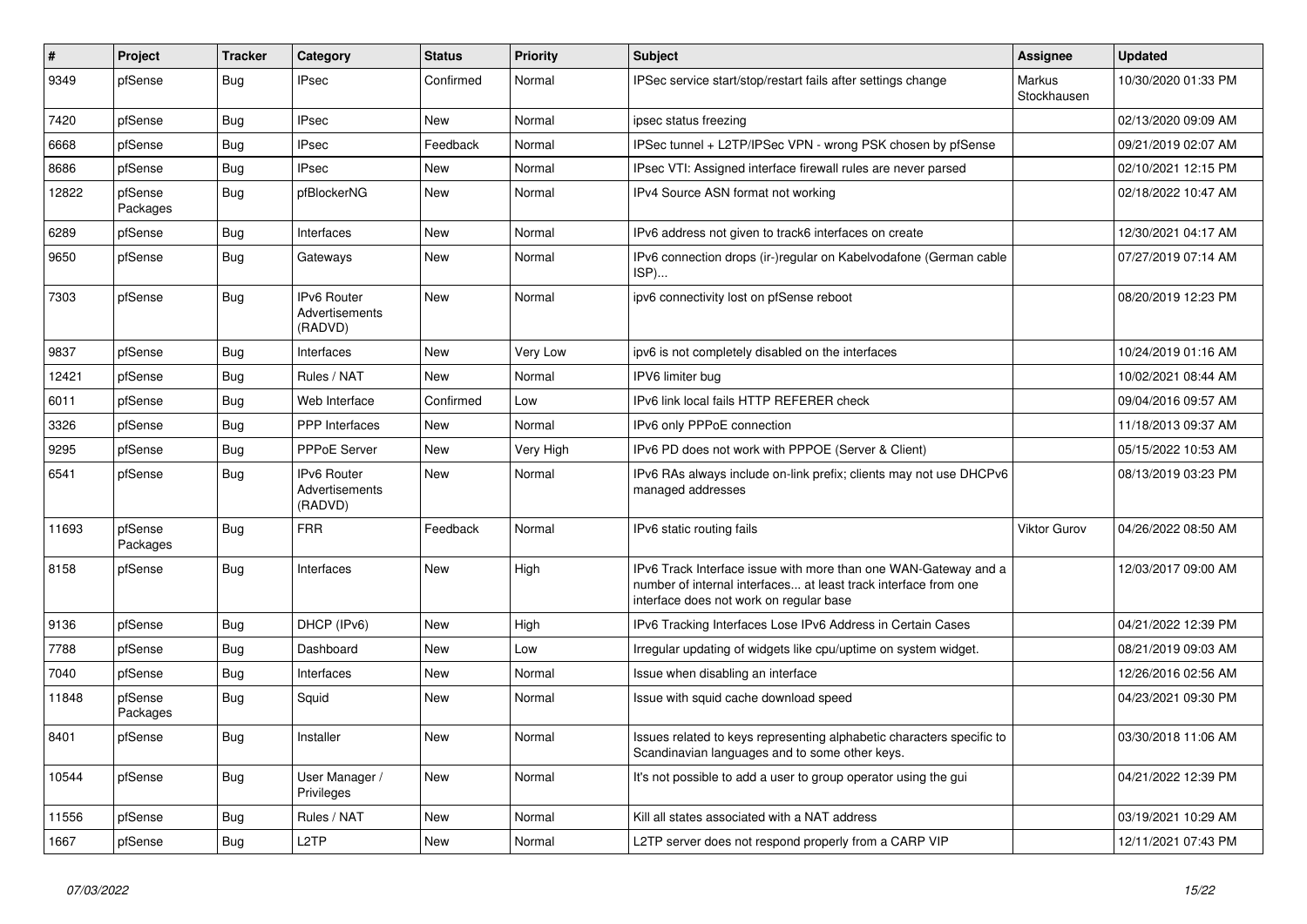| #     | Project             | <b>Tracker</b> | Category                            | <b>Status</b>                 | <b>Priority</b> | Subject                                                                                              | <b>Assignee</b>       | <b>Updated</b>      |
|-------|---------------------|----------------|-------------------------------------|-------------------------------|-----------------|------------------------------------------------------------------------------------------------------|-----------------------|---------------------|
| 11761 | pfSense             | Bug            | L2TP                                | New                           | Normal          | L2TP/IPsec VPN : PPP LCP negotiation occurs before user<br>authentication                            |                       | 03/31/2021 04:52 AM |
| 11877 | pfSense             | Bug            | Web Interface                       | <b>Pull Request</b><br>Review | Very Low        | Labels and description dissapear in firewall schedule edit.php                                       | <b>Viktor Gurov</b>   | 06/28/2022 12:01 PM |
| 3962  | pfSense<br>Packages | Bug            | ladvd                               | Confirmed                     | Normal          | LADVD interface handling issues with lagg and bridge                                                 |                       | 12/05/2016 01:59 PM |
| 10271 | pfSense             | Bug            | Web Interface                       | New                           | Normal          | Large number of VLAN/LANs make "Interfaces" menu hard to<br>access                                   |                       | 02/20/2020 04:46 AM |
| 10892 | pfSense             | Bug            | Rules / NAT                         | New                           | Low             | Large number of VLAN/LANs make floating rules are to read                                            | <b>Jared Dillard</b>  | 02/01/2021 03:29 PM |
| 11509 | pfSense<br>Packages | Bug            | LCDProc                             | New                           | Low             | LCD package - not starting at boot - stop and start in Status Window<br>not possible                 |                       | 02/23/2021 10:55 AM |
| 13093 | pfSense             | Bug            | Authentication                      | In Progress                   | Normal          | LDAP authentication fails with extended query and RFC2307 group<br>lookups enabled                   |                       | 07/03/2022 08:37 AM |
| 12726 | pfSense             | Bug            | Authentication                      | New                           | Normal          | LDAP select container button auto populate                                                           |                       | 01/25/2022 01:48 PM |
| 12283 | pfSense             | <b>Bug</b>     | Authentication                      | New                           | Normal          | LDAP/RADIUS authentication servers configuration does not allow<br>source IP address to be specified |                       | 08/20/2021 01:15 AM |
| 12084 | pfSense<br>Packages | Bug            | <b>FRR</b>                          | <b>New</b>                    | Normal          | libfrr.so.0 error on SG-1100                                                                         |                       | 06/26/2021 08:22 AM |
| 8072  | pfSense             | <b>Bug</b>     | <b>Traffic Shaper</b><br>(Limiters) | <b>New</b>                    | Normal          | Limiter / Queue mask issues?                                                                         | Ivor Kreso            | 11/08/2017 07:56 PM |
| 7389  | pfSense             | Bug            | <b>Traffic Shaper</b><br>(Limiters) | In Progress                   | Normal          | Limiter does not work with transparent proxy                                                         | Luiz Souza            | 02/01/2021 03:31 PM |
| 1848  | pfSense             | <b>Bug</b>     | <b>Traffic Shaper</b><br>(Limiters) | Confirmed                     | Normal          | Limiters after policy routing has taken place do not behave correctly                                |                       | 10/25/2014 09:18 PM |
| 3824  | pfSense             | <b>Bug</b>     | <b>Traffic Shaper</b><br>(Limiters) | Confirmed                     | Normal          | Limiters on bridge break traffic outside locally-configured IP subnets                               | Luiz Souza            | 11/03/2016 07:16 PM |
| 12760 | pfSense<br>Packages | Bug            | WireGuard                           | <b>New</b>                    | Normal          | Link-local addresses disallowed on Wireguard interfaces                                              | Christian<br>McDonald | 02/07/2022 03:50 AM |
| 10502 | pfSense<br>Packages | Bug            | lldpd                               | In Progress                   | Normal          | LLDP spamming errors on Netgate XG-7100                                                              |                       | 04/21/2022 12:39 PM |
| 11412 | pfSense             | Bug            | Interfaces                          | New                           | Normal          | LLDPD Package Doesn't Work with Switchports                                                          |                       | 02/12/2021 08:12 PM |
| 6481  | pfSense             | Bug            | <b>IPsec</b>                        | New                           | Normal          | loading EAP RADIUS method failed                                                                     |                       | 03/24/2020 04:25 PM |
| 12734 | pfSense             | Bug            | Web Interface                       | Incomplete                    | Low             | Long hostname breaks DHCP leases layout                                                              |                       | 01/31/2022 01:03 PM |
| 12715 | pfSense             | <b>Bug</b>     | Authentication                      | New                           | Normal          | Long system startup time when LDAP is configured and unavailable $ $ Christian<br>during startup.    | McDonald              | 01/24/2022 05:50 AM |
| 13053 | pfSense<br>Packages | <b>Bug</b>     | ACME                                | New                           | Normal          | LoopiaAPI error handling                                                                             |                       | 05/05/2022 10:58 AM |
| 8315  | pfSense<br>Packages | <b>Bug</b>     | Mail report                         | Feedback                      | Normal          | Mail Report mail_report_send() behavior different than<br>notify_via_smtp()                          | Jim Pingle            | 09/24/2019 10:12 AM |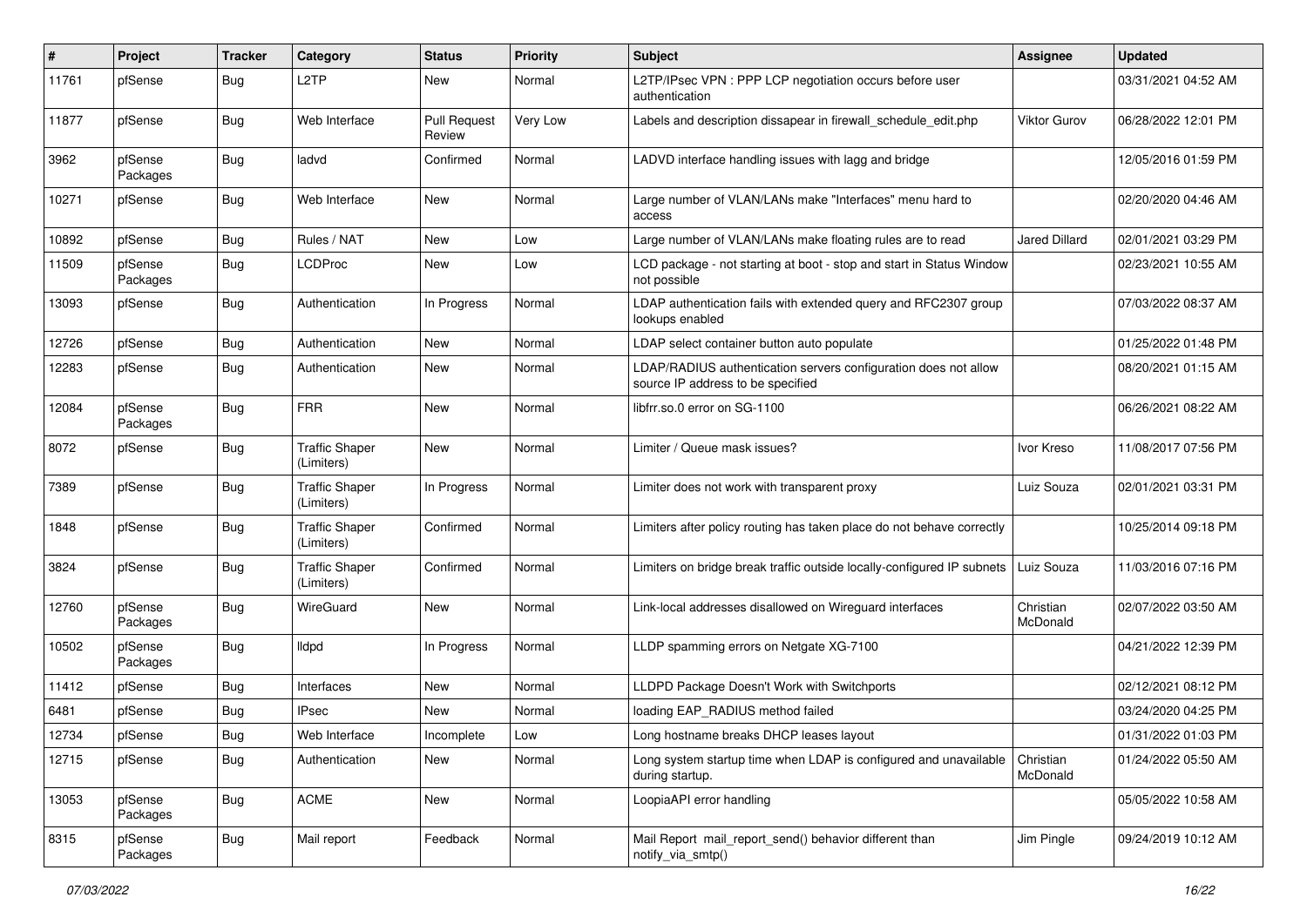| #     | Project             | <b>Tracker</b> | Category                                        | <b>Status</b> | <b>Priority</b> | <b>Subject</b>                                                                                          | <b>Assignee</b> | <b>Updated</b>      |
|-------|---------------------|----------------|-------------------------------------------------|---------------|-----------------|---------------------------------------------------------------------------------------------------------|-----------------|---------------------|
| 8502  | pfSense             | <b>Bug</b>     | Web Interface                                   | Confirmed     | Low             | main (top) menu items do not drop down in some cases                                                    |                 | 07/06/2020 02:39 PM |
| 13003 | pfSense             | <b>Bug</b>     | Hardware / Drivers                              | <b>New</b>    | Normal          | Malicious Driver Detection event on ixl driver                                                          |                 | 06/25/2022 05:00 PM |
| 13076 | pfSense             | <b>Bug</b>     | Gateway Monitoring                              | New           | Normal          | Marking a gateway as down does not affect IPsec entries using<br>gateway groups                         |                 | 06/28/2022 12:01 PM |
| 12033 | pfSense<br>Packages | Bug            | pfBlockerNG                                     | <b>New</b>    | Normal          | maxmindb and _sqlite3 modules not found                                                                 |                 | 10/01/2021 04:42 AM |
| 12938 | pfSense             | <b>Bug</b>     | <b>IPv6 Router</b><br>Advertisements<br>(RADVD) | <b>New</b>    | Normal          | MaxRtrAdvInterval would allow stale DNS servers to be deleted<br>faster                                 |                 | 03/12/2022 09:37 AM |
| 9094  | pfSense             | Bug            | Hardware / Drivers                              | Assigned      | Normal          | MBT console settings are not forced to video console                                                    |                 | 11/07/2018 10:23 AM |
| 12095 | pfSense             | <b>Bug</b>     | Authentication                                  | New           | Normal          | Memory leak in pcscd                                                                                    |                 | 06/01/2022 01:01 PM |
| 6055  | pfSense             | <b>Bug</b>     | Package System                                  | Confirmed     | Low             | Menu items may remain from packages no longer installed                                                 |                 | 06/18/2021 08:46 PM |
| 7238  | pfSense             | <b>Bug</b>     | Web Interface                                   | New           | Normal          | Menu layout broken when using "Hostname in Menu" with long<br>hostnames                                 |                 | 02/21/2017 07:01 AM |
| 6926  | pfSense             | <b>Bug</b>     | UPnP/NAT-PMP                                    | New           | Normal          | Miniupnp advertising expired IPv6 address                                                               |                 | 01/15/2022 08:29 PM |
| 8846  | pfSense             | <b>Bug</b>     | Gateways                                        | New           | Low             | Misleading gateway error message adding/editing static routes<br>using a disabled interface             |                 | 08/21/2019 11:29 AM |
| 13202 | pfSense<br>Packages | <b>Bug</b>     | pfBlockerNG                                     | <b>New</b>    | Normal          | Missing Protocols on IP Feed Groups Advanced Inbound/Outbound<br><b>Firewall Rule settings</b>          |                 | 05/23/2022 08:58 AM |
| 11731 | pfSense             | <b>Bug</b>     | Hardware / Drivers                              | <b>New</b>    | Normal          | Missing support for Realtek USB NICs                                                                    |                 | 03/30/2021 04:32 AM |
| 11539 | pfSense             | <b>Bug</b>     | <b>IPsec</b>                                    | Feedback      | Normal          | Mobile IPsec "split include" value of 0.0.0.0/0 causes some clients<br>to fail                          | Jim Pingle      | 06/28/2022 12:01 PM |
| 9698  | pfSense             | <b>Bug</b>     | RRD Graphs                                      | <b>New</b>    | Normal          | Monitoring graphs do not retain state after auto-refresh                                                |                 | 08/26/2019 02:09 AM |
| 8113  | pfSense             | <b>Bug</b>     | Interfaces                                      | <b>New</b>    | Normal          | MTU setting on bridge, openvpn clients ignored                                                          |                 | 12/31/2021 05:55 PM |
| 12823 | pfSense             | <b>Bug</b>     | DHCP (IPv6)                                     | <b>New</b>    | Normal          | Multiple DHCP6 WAN connections PPPoE interface 'defached'<br>status                                     |                 | 02/18/2022 05:39 AM |
| 9504  | pfSense             | <b>Bug</b>     | <b>Dynamic DNS</b>                              | <b>New</b>    | Normal          | Multiple Dynamic DNS update notifications for the same interface,<br>not differentiated by the hostname |                 | 05/07/2019 07:46 AM |
| 8233  | pfSense             | Bug            | <b>NAT Reflection</b>                           | <b>New</b>    | Very Low        | NAT reflection back to originating host broken when using<br><b>FQDN-based IP aliases</b>               |                 | 08/21/2019 10:53 AM |
| 2042  | pfSense             | <b>Bug</b>     | <b>NAT Reflection</b>                           | Confirmed     | Low             | NAT reflection doesn't apply to self-initiated traffic                                                  |                 | 01/21/2021 10:38 PM |
| 9179  | pfSense             | <b>Bug</b>     | <b>NAT Reflection</b>                           | New           | Normal          | NAT reflection fix implemented for #8604 is causing WebUI and<br>XMLRPC to fail on slave                |                 | 03/27/2020 08:01 PM |
| 13318 | pfSense             | <b>Bug</b>     | Web Interface                                   | Feedback      | Low             | NDP Table not showing hostname                                                                          | Jim Pingle      | 07/02/2022 02:57 AM |
| 7848  | pfSense             | Bug            | Diagnostics                                     | <b>New</b>    | Low             | NDP Table Sort by Expiration Error                                                                      |                 | 08/26/2019 02:56 PM |
| 10990 | pfSense<br>Packages | <b>Bug</b>     | <b>NET-SNMP</b>                                 | Feedback      | Normal          | net-snmp IPv6 listen address needs to be wrapped in square<br>brackets                                  |                 | 03/19/2021 05:09 AM |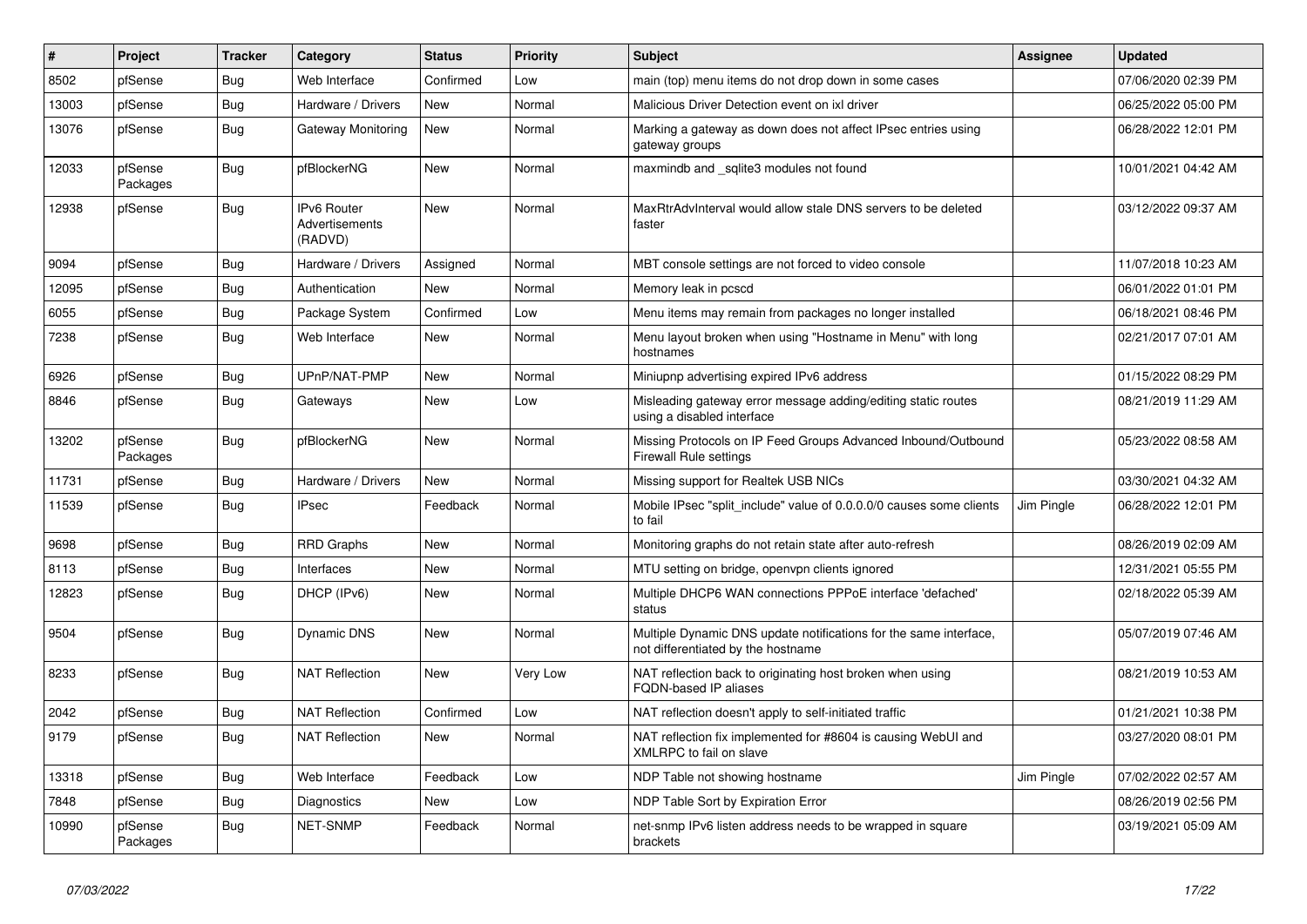| #     | Project             | <b>Tracker</b> | Category              | <b>Status</b> | <b>Priority</b> | <b>Subject</b>                                                                                                  | <b>Assignee</b>      | <b>Updated</b>      |
|-------|---------------------|----------------|-----------------------|---------------|-----------------|-----------------------------------------------------------------------------------------------------------------|----------------------|---------------------|
| 11610 | pfSense<br>Packages | Bug            | NET-SNMP              | New           | Normal          | NET-SNMP is not setting the correct permissions on AgentX                                                       |                      | 06/28/2021 07:54 AM |
| 11970 | pfSense<br>Packages | <b>Bug</b>     | Coreboot              | <b>New</b>    | Normal          | Netgate Firmware Upgrade Doesn't Work on XG-2758                                                                |                      | 04/21/2022 12:39 PM |
| 8804  | pfSense             | <b>Bug</b>     | PPP Interfaces        | <b>New</b>    | Normal          | Netgate SG-1000 PPPoE Keepalives not prioritized, internet drops                                                |                      | 08/20/2019 10:06 AM |
| 11657 | pfSense             | Bug            | Interfaces            | New           | Normal          | netmap_ring_reinit error                                                                                        |                      | 03/18/2021 10:32 PM |
| 12073 | pfSense<br>Packages | Bug            | <b>NET-SNMP</b>       | Feedback      | Normal          | netsnmptrapd.conf syntax is wrong                                                                               |                      | 04/21/2022 12:40 PM |
| 12853 | pfSense             | <b>Bug</b>     | <b>NAT Reflection</b> | Feedback      | High            | Network Address Translation - Pure NAT pfsense freeze after<br>reboot                                           |                      | 02/22/2022 08:40 AM |
| 7387  | pfSense             | Bug            | Dashboard             | New           | Low             | New Traffic Graph in dashboard resets inverted view to normal view                                              | <b>Jared Dillard</b> | 12/11/2021 08:14 PM |
| 3358  | pfSense             | <b>Bug</b>     | Package System        | New           | Normal          | new version of <include_file> is not required during reinstall_all</include_file>                               |                      | 12/26/2014 12:13 PM |
| 6823  | pfSense             | <b>Bug</b>     | Interfaces            | <b>New</b>    | Normal          | No connectivity after changing link state to UP                                                                 |                      | 04/21/2022 12:39 PM |
| 1890  | pfSense             | Bug            | Translations          | New           | Normal          | No gettext support in console scripts                                                                           |                      | 08/13/2019 12:24 PM |
| 11592 | pfSense<br>Packages | Bug            | node_exporter         | New           | Normal          | Node exporter can not read system statistics                                                                    |                      | 10/15/2021 09:37 PM |
| 11515 | pfSense<br>Packages | <b>Bug</b>     | node exporter         | Feedback      | Normal          | node exporter 0.18.1 1 - Unable to interact or start the service from<br>web ui                                 | <b>Viktor Gurov</b>  | 07/14/2021 12:37 PM |
| 3889  | pfSense             | Bug            | <b>XML Parser</b>     | Confirmed     | Low             | Non relevant changes in config.xml                                                                              |                      | 08/13/2019 12:23 PM |
| 10690 | pfSense             | Bug            | Installer             | New           | Low             | Not possible to make UFS install on ZFS formatted drive                                                         |                      | 04/21/2022 12:39 PM |
| 11182 | pfSense<br>Packages | <b>Bug</b>     | <b>NRPE</b>           | <b>New</b>    | Normal          | NRPE in HA syncs the bind IP                                                                                    |                      | 12/01/2021 02:15 AM |
| 11530 | pfSense<br>Packages | <b>Bug</b>     | ntop                  | Feedback      | Low             | ntopng 4.2 needs to be updated to 4.3, Bug when accessing a host<br>for details                                 |                      | 03/05/2022 08:35 PM |
| 11274 | pfSense<br>Packages | <b>Bug</b>     | ntop                  | Feedback      | Normal          | ntopng https web server does not present full certificate chain                                                 | <b>Viktor Gurov</b>  | 01/28/2021 09:51 AM |
| 10783 | pfSense<br>Packages | <b>Bug</b>     | ntop                  | <b>New</b>    | Normal          | NtopNG is very unstable on arm64                                                                                |                      | 07/22/2020 09:07 AM |
| 9143  | pfSense<br>Packages | <b>Bug</b>     | ntop                  | <b>New</b>    | Normal          | ntopng not displaying values in historical correctly                                                            |                      | 11/22/2018 07:24 AM |
| 12444 | pfSense<br>Packages | <b>Bug</b>     | ntop                  | <b>New</b>    | Normal          | ntopng throws errors when viewing single host                                                                   |                      | 10/11/2021 12:39 PM |
| 10370 | pfSense<br>Packages | <b>Bug</b>     | ntop                  | New           | Normal          | ntopng Timeseries not send to InfluxDB                                                                          |                      | 03/30/2020 09:42 AM |
| 4604  | pfSense             | <b>Bug</b>     | <b>NTPD</b>           | New           | Normal          | NTP time server entries may or may not work, depending upon<br>interfaces selected when configuring NTP service |                      | 12/11/2021 07:59 PM |
| 5355  | pfSense             | <b>Bug</b>     | <b>IPsec</b>          | New           | High            | on Dynamic WAN IP (DHCP Client) it takes 10 minutes before<br>Phase1 reconnects                                 |                      | 07/08/2016 10:29 PM |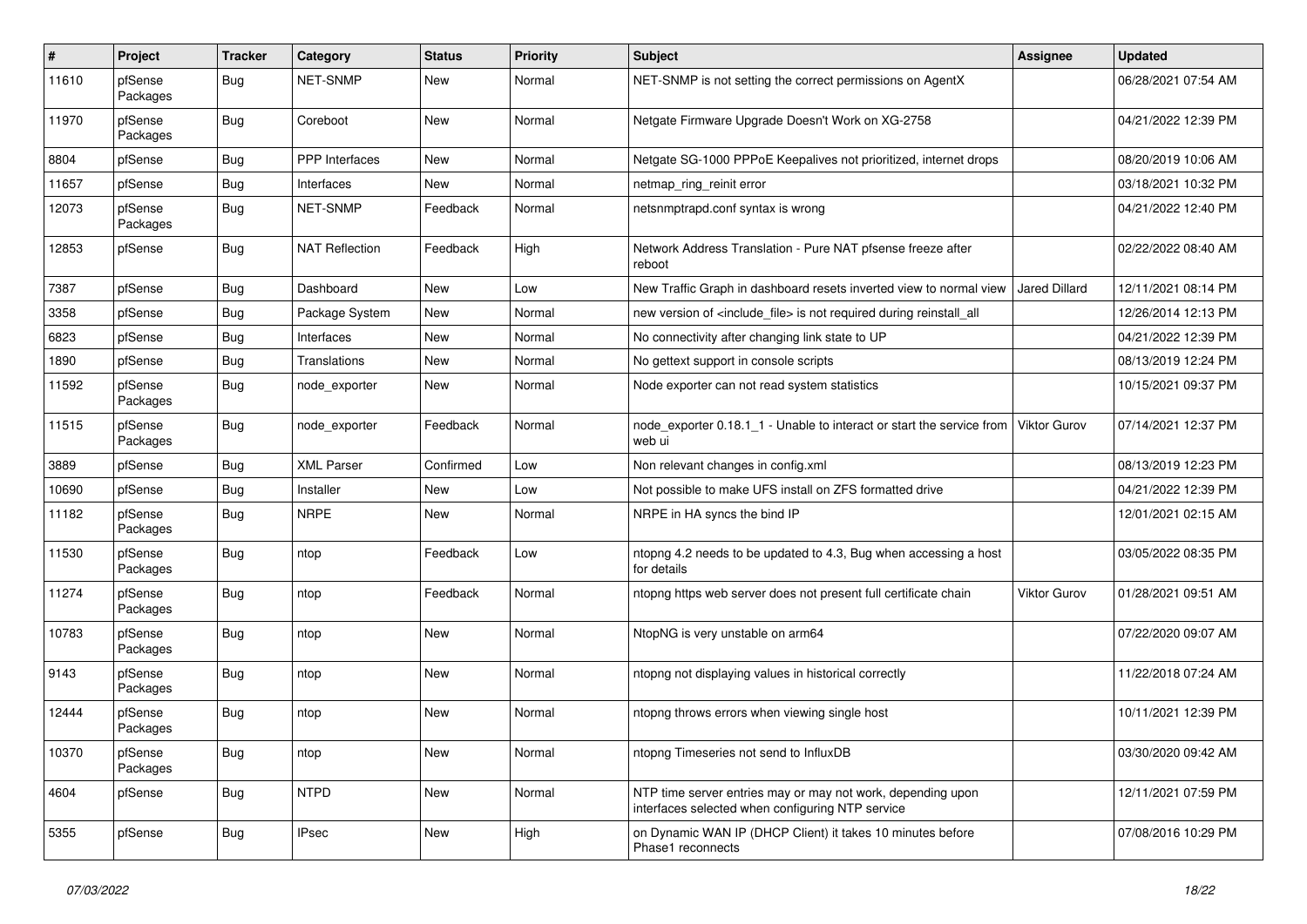| $\vert$ # | Project             | <b>Tracker</b> | Category                     | <b>Status</b>                 | <b>Priority</b> | <b>Subject</b>                                                                                                                                                                                  | <b>Assignee</b>      | <b>Updated</b>      |
|-----------|---------------------|----------------|------------------------------|-------------------------------|-----------------|-------------------------------------------------------------------------------------------------------------------------------------------------------------------------------------------------|----------------------|---------------------|
| 11641     | pfSense             | Bug            | Interfaces                   | <b>New</b>                    | Normal          | On xn based interfaces without the VLANMTU flag the first VLAN<br>tag defined does not follow the parent interface MTU settings. All<br>subsequent VLAN tags follow the parent interface's MTU. |                      | 03/09/2021 06:42 PM |
| 9537      | pfSense<br>Packages | Bug            | <b>Status Traffic Totals</b> | <b>New</b>                    | Normal          | One month offset in displayed data between time changes                                                                                                                                         | <b>Jared Dillard</b> | 05/01/2020 08:27 AM |
| 12506     | pfSense<br>Packages | <b>Bug</b>     | Suricata                     | Feedback                      | Normal          | Only selected instance is restarted on suppress list change                                                                                                                                     | <b>Viktor Gurov</b>  | 12/01/2021 04:43 AM |
| 13247     | pfSense<br>Packages | <b>Bug</b>     | open-vm-tools                | New                           | Low             | Open-VM-Tools service actions do not work                                                                                                                                                       |                      | 06/05/2022 07:09 PM |
| 12950     | pfSense             | <b>Bug</b>     | Routing                      | New                           | Normal          | OpenVPN as default gateway does not get set at boot time                                                                                                                                        |                      | 04/09/2022 05:46 PM |
| 9344      | pfSense             | <b>Bug</b>     | Translations                 | <b>New</b>                    | Normal          | OpenVPN click NCP Algorithms will always go to DH Parameters<br>website(in Chinese-Taiwan)                                                                                                      |                      | 10/21/2021 03:48 AM |
| 12475     | pfSense<br>Packages | <b>Bug</b>     | OpenVPN Client<br>Export     | Feedback                      | Normal          | OpenVPN Client Export does not show certificate without private<br>key                                                                                                                          | Jim Pingle           | 02/17/2022 08:24 AM |
| 8122      | pfSense             | <b>Bug</b>     | OpenVPN                      | <b>New</b>                    | Normal          | openvpn client is unable to use OTP (temporary) passwords                                                                                                                                       |                      | 04/16/2018 09:28 AM |
| 7286      | pfSense             | <b>Bug</b>     | <b>OpenVPN</b>               | Incomplete                    | Normal          | OpenVPN client is unreliable when you have multiple tunnels                                                                                                                                     |                      | 08/19/2019 03:28 PM |
| 13088     | pfSense             | <b>Bug</b>     | <b>OpenVPN</b>               | New                           | Normal          | OpenVPN Client Overrides: properly hide/show form fields                                                                                                                                        | Jim Pingle           | 06/08/2022 09:15 AM |
| 13233     | pfSense Plus        | <b>Bug</b>     | OpenVPN                      | Feedback                      | Normal          | OpenVPN DCO connection fails with Auth Digest Algorithm set to<br><b>SHA512</b>                                                                                                                 |                      | 05/31/2022 03:39 PM |
| 9183      | pfSense             | Bug            | LAGG Interfaces              | <b>New</b>                    | Very Low        | OpenVPN Lagg Interface not working after restart or new start                                                                                                                                   |                      | 08/21/2019 11:17 AM |
| 11715     | pfSense             | <b>Bug</b>     | <b>OpenVPN</b>               | New                           | Normal          | OpenVPN MTU                                                                                                                                                                                     |                      | 03/22/2021 01:35 AM |
| 8380      | pfSense             | <b>Bug</b>     | OpenVPN                      | New                           | Normal          | OpenVPN RADIUS password length is not constant                                                                                                                                                  | Jim Pingle           | 07/17/2020 11:46 AM |
| 12563     | pfSense             | <b>Bug</b>     | OpenVPN                      | New                           | Normal          | OpenVPN server doesn't support Framed-IPv6-Address RADIUS<br>attribute                                                                                                                          |                      | 12/03/2021 11:19 AM |
| 13087     | pfSense             | Bug            | <b>OpenVPN</b>               | New                           | Normal          | OpenVPN Server: hide WINS servers list when netbios option is<br>unchecked while WINS servers is checked                                                                                        |                      | 04/22/2022 10:29 AM |
| 11541     | pfSense             | <b>Bug</b>     | <b>OpenVPN</b>               | <b>New</b>                    | Normal          | OpenVPN status does not work properly when set to TCP and<br>Concurrent Connections = 1                                                                                                         |                      | 03/02/2021 02:27 PM |
| 6993      | pfSense             | Bug            | <b>OpenVPN</b>               | <b>New</b>                    | Normal          | OpenVPN status error during CARP state transition                                                                                                                                               | James Webb           | 12/31/2021 05:44 PM |
| 13243     | pfSense             | <b>Bug</b>     | OpenVPN                      | <b>Pull Request</b><br>Review | Normal          | OpenVPN status for multi-user VPN shows info icon to display<br>RADIUS rules when there are none to display                                                                                     | Marcos<br>Mendoza    | 06/28/2022 12:01 PM |
| 11778     | pfSense             | <b>Bug</b>     | OpenVPN                      | <b>New</b>                    | Normal          | OpenVPN uses 100% CPU after experiencing packet loss                                                                                                                                            |                      | 02/28/2022 07:38 AM |
| 12927     | pfSense             | <b>Bug</b>     | <b>OpenVPN</b>               | New                           | Normal          | OpenVPN with OCSP enabled allows connections with revoked<br>certificates                                                                                                                       |                      | 03/24/2022 08:22 AM |
| 13090     | pfSense             | <b>Bug</b>     | <b>OpenVPN</b>               | <b>New</b>                    | Normal          | OpenVPN: do not use legacy deprecated netbios settings                                                                                                                                          | Jim Pingle           | 04/22/2022 11:19 AM |
| 13089     | pfSense             | <b>Bug</b>     | OpenVPN                      | <b>New</b>                    | Normal          | OpenVPN: fix some netbios options were preserved even if teh<br>Netbios option was unchecked                                                                                                    | Jim Pingle           | 04/22/2022 11:06 AM |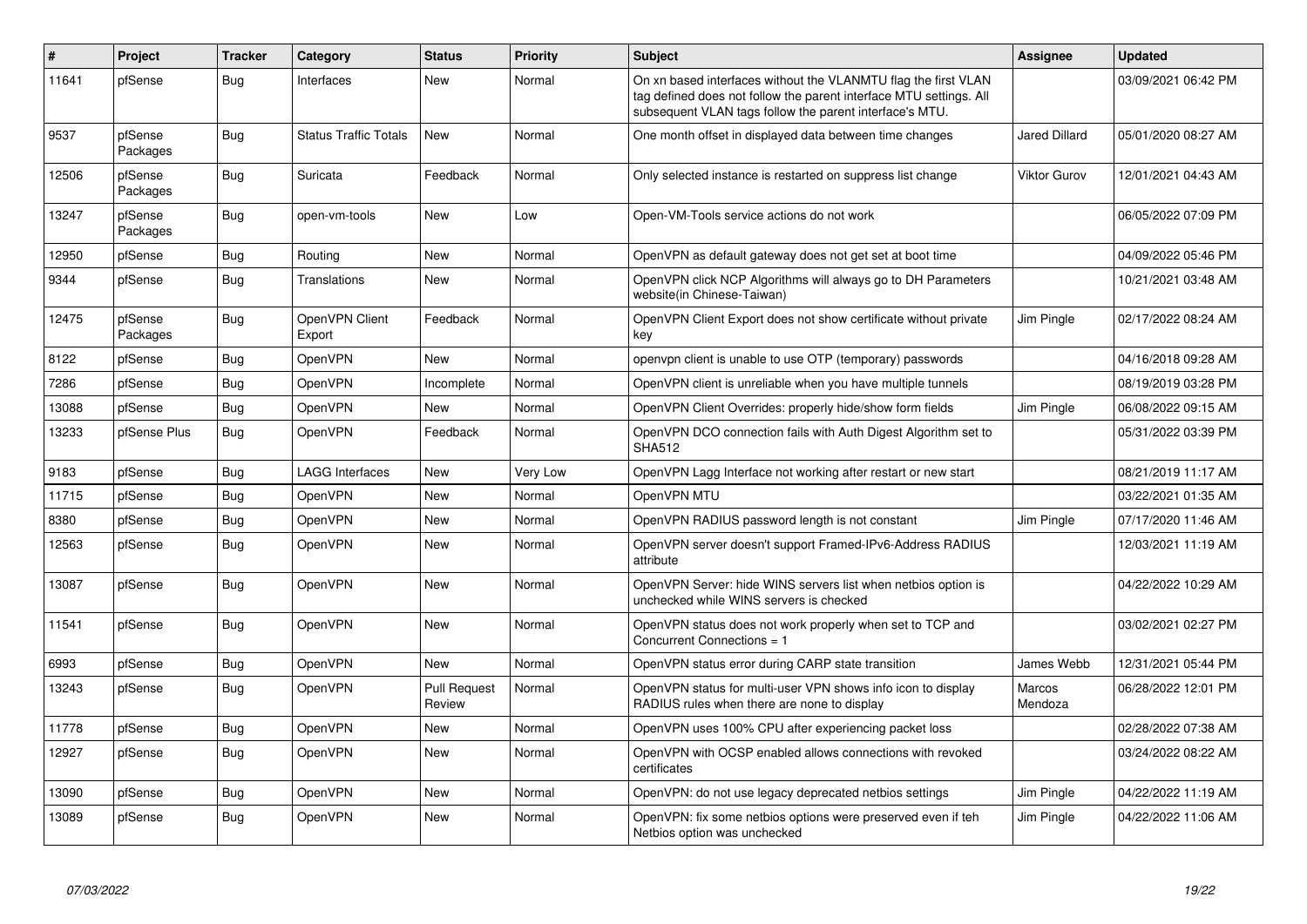| $\sharp$ | Project             | <b>Tracker</b> | Category                     | <b>Status</b> | <b>Priority</b> | <b>Subject</b>                                                                                                         | <b>Assignee</b>     | <b>Updated</b>      |
|----------|---------------------|----------------|------------------------------|---------------|-----------------|------------------------------------------------------------------------------------------------------------------------|---------------------|---------------------|
| 13043    | pfSense<br>Packages | <b>Bug</b>     | WireGuard                    | New           | Normal          | OSPF over Wireguard interface doesn't populate neighbors after<br>reboot                                               |                     | 04/11/2022 09:22 AM |
| 9755     | pfSense             | Bug            | Package System               | New           | Very Low        | package description wrong link<br>https://www.freshports.org/security/openvpn-client-export                            |                     | 09/13/2019 07:22 AM |
| 10526    | pfSense<br>Packages | <b>Bug</b>     | pfBlockerNG                  | <b>New</b>    | Normal          | Package pfBlockerNG Crashes on Alert view                                                                              |                     | 05/04/2020 08:59 AM |
| 7954     | pfSense<br>Packages | <b>Bug</b>     | Squid                        | Confirmed     | Normal          | Package upgrade/reinstall gets stuck on deinstall if the<br>package-provided service is not running                    |                     | 10/18/2017 12:04 PM |
| 5469     | pfSense             | <b>Bug</b>     | Package System               | Confirmed     | Low             | package.dtd XSD schema is a piece of pathetic, useless,<br>unmaintained junk                                           |                     | 11/22/2015 06:26 AM |
| 11724    | pfSense             | Bug            | Package System               | New           | Normal          | Packages unexpectedly removed when changing update branches                                                            |                     | 03/29/2021 08:09 AM |
| 12740    | pfSense             | Bug            | FreeBSD                      | Incomplete    | Normal          | panic: esp input cb: Unexpected address family                                                                         |                     | 01/27/2022 01:19 PM |
| 11770    | pfSense Plus        | <b>Bug</b>     | Hardware / Drivers           | New           | Normal          | Pantech UML295 USB Modem No Longer Functional                                                                          |                     | 04/01/2021 11:28 AM |
| 13209    | pfSense<br>Packages | Bug            | pfBlockerNG                  | New           | Low             | Parsing Filter log by pfBlockerNG creates IP Block log with<br>Source/Destination mixed up or wrong Direcion           | <b>Viktor Gurov</b> | 05/25/2022 03:50 AM |
| 9485     | pfSense             | <b>Bug</b>     | User Manager /<br>Privileges | New           | Normal          | password match error on system usermanager causes Group<br>membership to be reset.                                     |                     | 04/26/2019 08:52 AM |
| 12122    | pfSense             | <b>Bug</b>     | Web Interface                | <b>New</b>    | Normal          | Perform greedy actions asychronously                                                                                   |                     | 07/10/2021 01:10 PM |
| 3706     | pfSense             | <b>Bug</b>     | User Manager /<br>Privileges | <b>New</b>    | Normal          | Permission order affects default page on limited accounts, but can't<br>reorder                                        |                     | 02/06/2016 04:10 AM |
| 5075     | pfSense             | <b>Bug</b>     | Rules / NAT                  | Confirmed     | Normal          | pf errors that don't return a line number on first line don't file notice                                              |                     | 09/01/2015 06:42 PM |
| 11184    | pfSense             | <b>Bug</b>     | FreeBSD                      | <b>New</b>    | Normal          | PF: State policy cannot be configurable                                                                                |                     | 02/09/2021 02:43 AM |
| 13154    | pfSense<br>Packages | Bug            | pfBlockerNG                  | Confirmed     | Normal          | pfBlocker causing excessive CPU load                                                                                   |                     | 06/28/2022 01:14 PM |
| 11398    | pfSense<br>Packages | <b>Bug</b>     | pfBlockerNG                  | New           | Normal          | pfBlocker upgrade hangs forever                                                                                        |                     | 04/21/2022 12:39 PM |
| 12706    | pfSense<br>Packages | <b>Bug</b>     | pfBlockerNG                  | Feedback      | Normal          | pfBlockerNG and unbound does not work after switching /var to<br>RAM disk                                              | <b>Viktor Gurov</b> | 03/24/2022 10:47 AM |
| 11261    | pfSense<br>Packages | <b>Bug</b>     | pfBlockerNG                  | <b>New</b>    | Normal          | pfBlockerNG ASN numbers in IPv4 (/IPv6) Custom_List generate<br>error(s) "Invalid numeric literal at line 1, column 7" |                     | 01/28/2021 08:34 AM |
| 10164    | pfSense<br>Packages | Bug            | pfBlockerNG                  | New           | Normal          | pfBlockerNG dashboard widget position is not maintained when<br>updating                                               |                     | 01/06/2020 10:06 AM |
| 12330    | pfSense<br>Packages | <b>Bug</b>     | pfBlockerNG                  | Feedback      | Normal          | pfBlockerNG devel creating invalid NAT rules on boot                                                                   |                     | 04/21/2022 12:40 PM |
| 9662     | pfSense<br>Packages | Bug            | pfBlockerNG                  | New           | Normal          | PfblockerNG do not update after pfsense reboot and wait for next<br>cron task                                          |                     | 08/20/2019 09:00 AM |
| 10252    | pfSense<br>Packages | <b>Bug</b>     | pfBlockerNG                  | <b>New</b>    | High            | pfblockerng-devel                                                                                                      |                     | 02/11/2020 05:18 PM |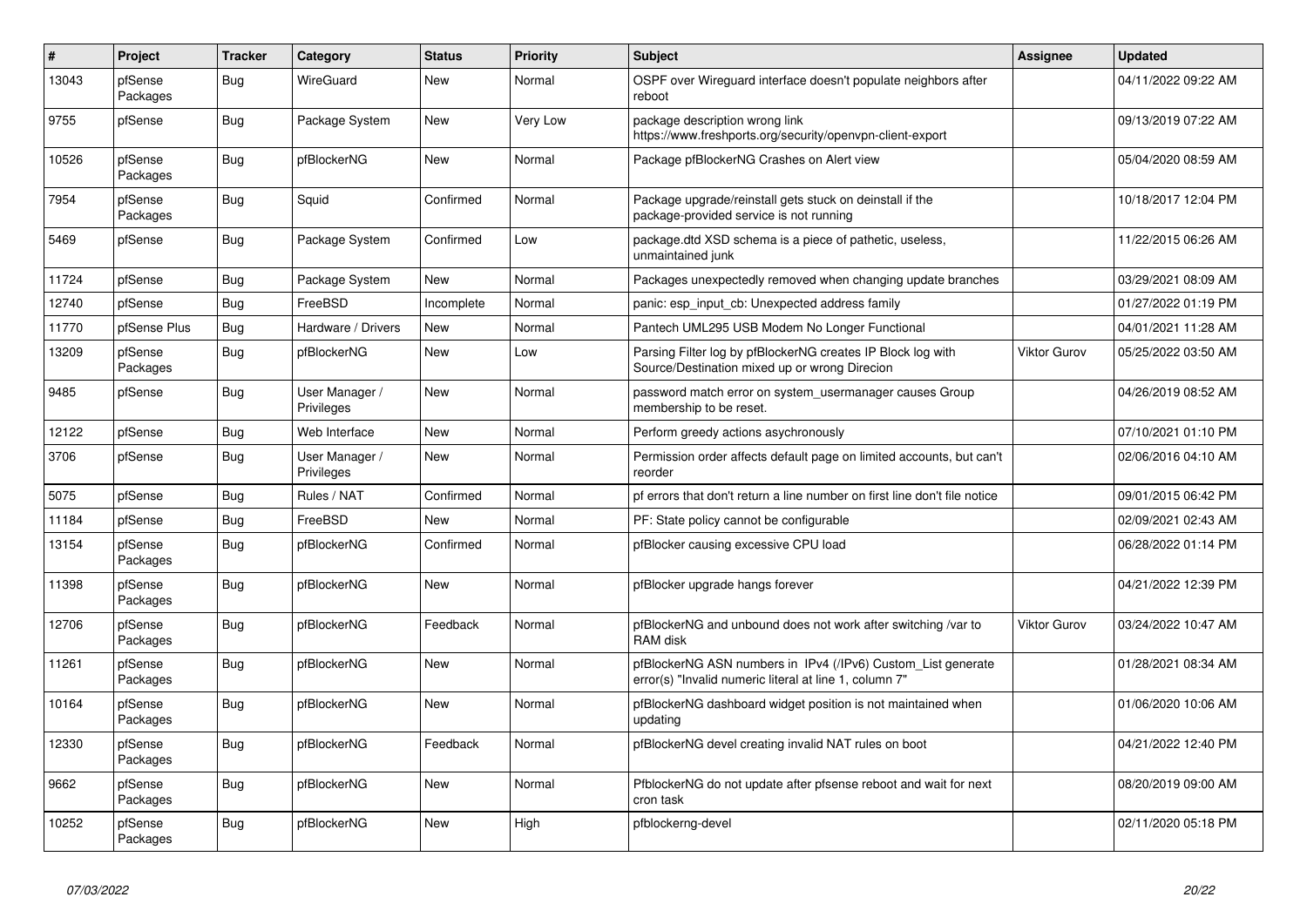| #     | Project             | <b>Tracker</b>   | Category                | <b>Status</b> | <b>Priority</b> | Subject                                                                                         | <b>Assignee</b>     | <b>Updated</b>      |
|-------|---------------------|------------------|-------------------------|---------------|-----------------|-------------------------------------------------------------------------------------------------|---------------------|---------------------|
| 12916 | pfSense<br>Packages | Bug              | pfBlockerNG             | <b>New</b>    | Normal          | pfBlockerNG-devel cron job does not trigger xmlrpc sync                                         | <b>Viktor Gurov</b> | 04/11/2022 12:55 PM |
| 10253 | pfSense<br>Packages | Bug              | pfBlockerNG             | <b>New</b>    | Normal          | pfblockerng-devel uses user interface for VIP causing issues with<br>other services             |                     | 02/11/2020 09:17 AM |
| 9724  | pfSense<br>Packages | Bug              | pfBlockerNG             | New           | High            | pfblockerng-firewall-filter-service-will-not-start                                              |                     | 09/05/2019 06:32 AM |
| 10278 | pfSense<br>Packages | <b>Bug</b>       | pfBlockerNG             | New           | Normal          | pfBlockerNG: Formatting issue on DNSBL stats page                                               |                     | 02/24/2020 01:36 PM |
| 10590 | pfSense<br>Packages | Bug              | pfBlockerNG             | New           | Normal          | pfBlockerNG: Invalid argument supplied for foreach()                                            |                     | 05/26/2020 08:22 AM |
| 11040 | pfSense<br>Packages | Bug              | pfBlockerNG             | New           | Normal          | pfb_filter core faults when clearing firewall log                                               |                     | 11/07/2020 01:44 PM |
| 6471  | pfSense<br>Packages | <b>Bug</b>       | squidguard              | New           | Normal          | pfsense 2.3.1 squidguard -> common ACL -> Target Rules List<br>missing                          |                     | 06/08/2016 06:22 PM |
| 6521  | pfSense<br>Packages | Bug              | squidguard              | <b>New</b>    | Normal          | pfsense 2.3.1 squidguard -> Groups ACL -> Target Rules List<br>missing                          |                     | 06/25/2016 10:49 PM |
| 10671 | pfSense             | <b>Bug</b>       | <b>Operating System</b> | New           | Normal          | pfsense 2.4.5 1 does not boot on Gen2 2012R2 HyperV VM                                          |                     | 05/09/2021 06:39 AM |
| 11525 | pfSense<br>Packages | <b>Bug</b>       | Suricata                | New           | Normal          | pfsense 2.5.0 release version for vlan issue to suricata                                        |                     | 11/11/2021 08:16 AM |
| 10760 | pfSense<br>Packages | Bug              | <b>BIND</b>             | New           | High            | pfSense BIND 9.14.12 server terminates due to assertion failure                                 |                     | 07/11/2020 04:53 PM |
| 10693 | pfSense<br>Packages | Bug              | <b>BIND</b>             | New           | Normal          | pfSense Bind Zone Editor UI does not update zone serial number<br>when a change is made         |                     | 09/01/2021 12:51 AM |
| 7352  | pfSense             | <b>Bug</b>       | Routing                 | New           | Normal          | pfSense IPv6 static route is dumped after a WAN flap                                            |                     | 01/20/2022 09:35 AM |
| 12828 | pfSense             | <b>Bug</b>       | <b>Wireless</b>         | New           | Normal          | pfSense keeps crashing (Fatal trap 12: page fault while in kernel<br>mode)                      |                     | 02/21/2022 07:55 AM |
| 12888 | pfSense             | <b>Bug</b>       | Rules / NAT             | <b>New</b>    | Normal          | pfSense sends un-NATed packets during OpenVPN startup                                           |                     | 03/01/2022 03:13 PM |
| 6430  | pfSense             | <b>Bug</b>       | <b>DNS Resolver</b>     | Confirmed     | Low             | pfsense should sanity-check hostnames when copying from<br>dhcpd.leases to /etc/hosts           |                     | 08/13/2019 01:23 PM |
| 8576  | pfSense             | Bug              | Rules / NAT             | Feedback      | Low             | pfSense stops passing traffic after some time when using Outbound<br>NAT pool w/ Sticky Address |                     | 10/28/2021 01:47 PM |
| 7138  | pfSense             | <b>Bug</b>       | DHCP (IPv6)             | Assigned      | Normal          | Pfsense wide dhcpv6 client doesn't recognise ifid statement                                     |                     | 04/21/2022 12:39 PM |
| 10279 | pfSense<br>Packages | <sub>I</sub> Bug | open-vm-tools           | New           | Normal          | pfSense's OpenVM Tools on ESXi 6.7 no longer provides guest vm<br>functionality                 |                     | 03/01/2020 06:07 PM |
| 7430  | pfSense             | <b>Bug</b>       | Interfaces              | New           | Normal          | pfsense-utils.inc - where_is_ipaddr_configured() should account for<br>loopback interface       |                     | 08/13/2019 03:48 PM |
| 8100  | pfSense             | <b>Bug</b>       | CARP                    | <b>New</b>    | Normal          | pfsync Initially Deletes States on Primary for Connections<br>Established through Secondary     | Luiz Souza          | 02/08/2022 12:59 PM |
| 12849 | pfSense             | <b>Bug</b>       | <b>Operating System</b> | New           | Normal          | pfsync kernel crash on reboot                                                                   | Mateusz Guzik       | 02/22/2022 02:02 PM |